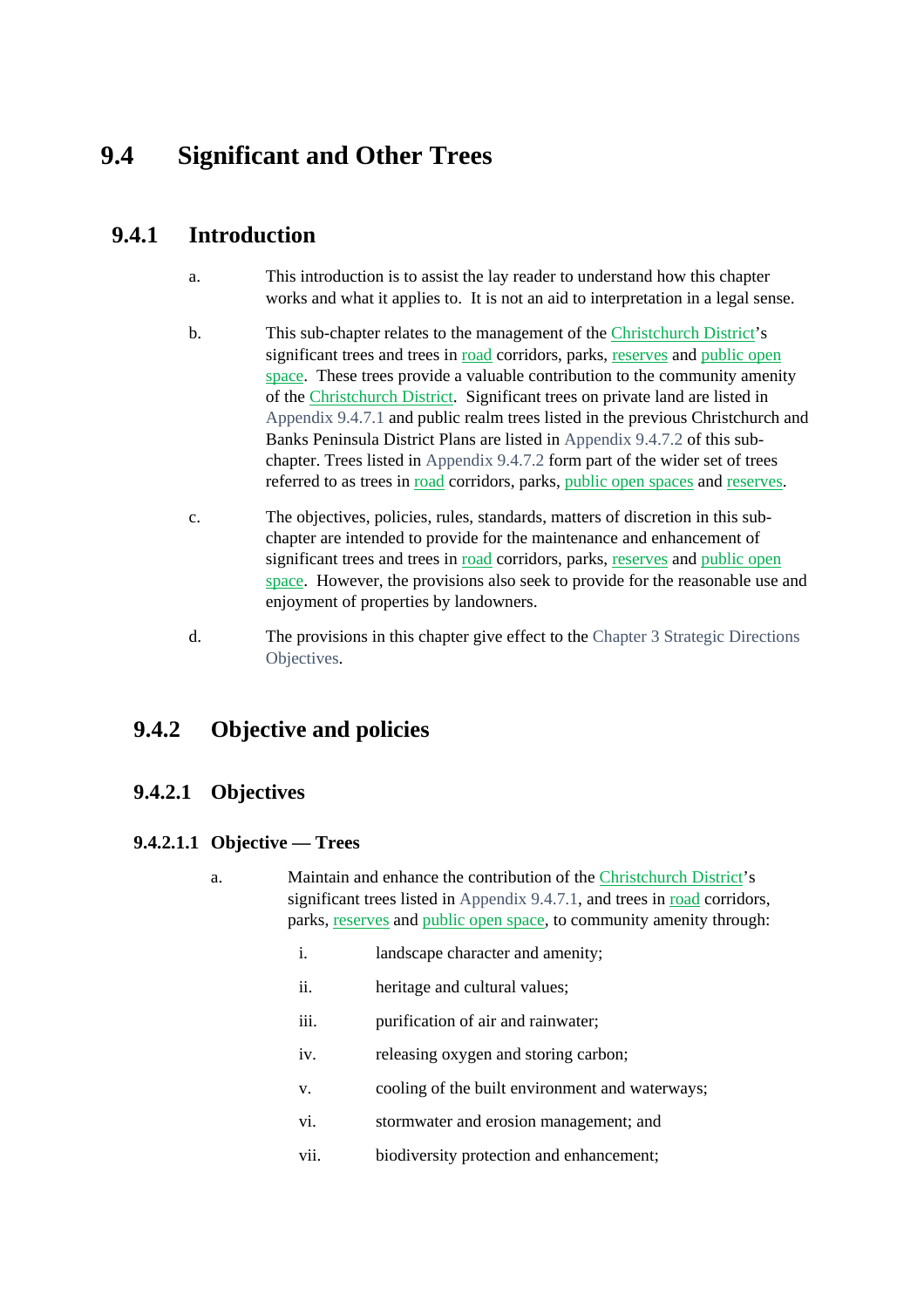while providing for the reasonable use and enjoyment of property and landowner responsibilities.

# **9.4.2.2 Policies**

#### **9.4.2.2.1 Policy – Identification and assessment of significant trees for scheduling in the District Plan**

- a. Identify trees, including groups of trees, and assess them for significance and/or exceptional values according to the following:
	- i. botanical value;
	- ii. historic heritage value;
	- iii. amenity value;
	- iv. landscape value;
	- v. cultural value; and
	- vi. ecological and/or environmental value.
	- b. For a tree, or group of trees, to have potential to be listed in Appendix 9.4.7.1 as a significant tree or group of trees, it:
		- i. must be significant in terms of one or more of the values under Policy 9.4.2.2.1 a.i. – vi; and
		- ii. must be structurally sound and healthy for its species.
	- c. For a tree to have potential to be listed in Appendix 9.4.7.1 as having exceptional values, it:
		- i. must be exceptional in terms of one or more of the values under Policy 9.4.2.2.1 a.i. – vi; and
		- ii. need not meet the overall level to be considered as a significant tree; and
		- iii. must be structurally sound and healthy for its species.
	- d. Schedule trees, or groups of trees, that are significant, and trees with exceptional values, in Appendix 9.4.7.1, except where:
		- i. the tree poses any unacceptable risk, including likely future risk, to health and safety, property, buildings, strategic infrastructure or electricity distribution lines, taking into account potential mitigation measures and their costs;
		- ii. scheduling the tree may unreasonably restrict the reinstatement of buildings and/or property required to remedy damage incurred as a result of the Canterbury earthquakes of 2010 and 2011; or
		- iii. the location and characteristics of the tree (e.g. density of foliage, actual and potential size) are such that it does or will: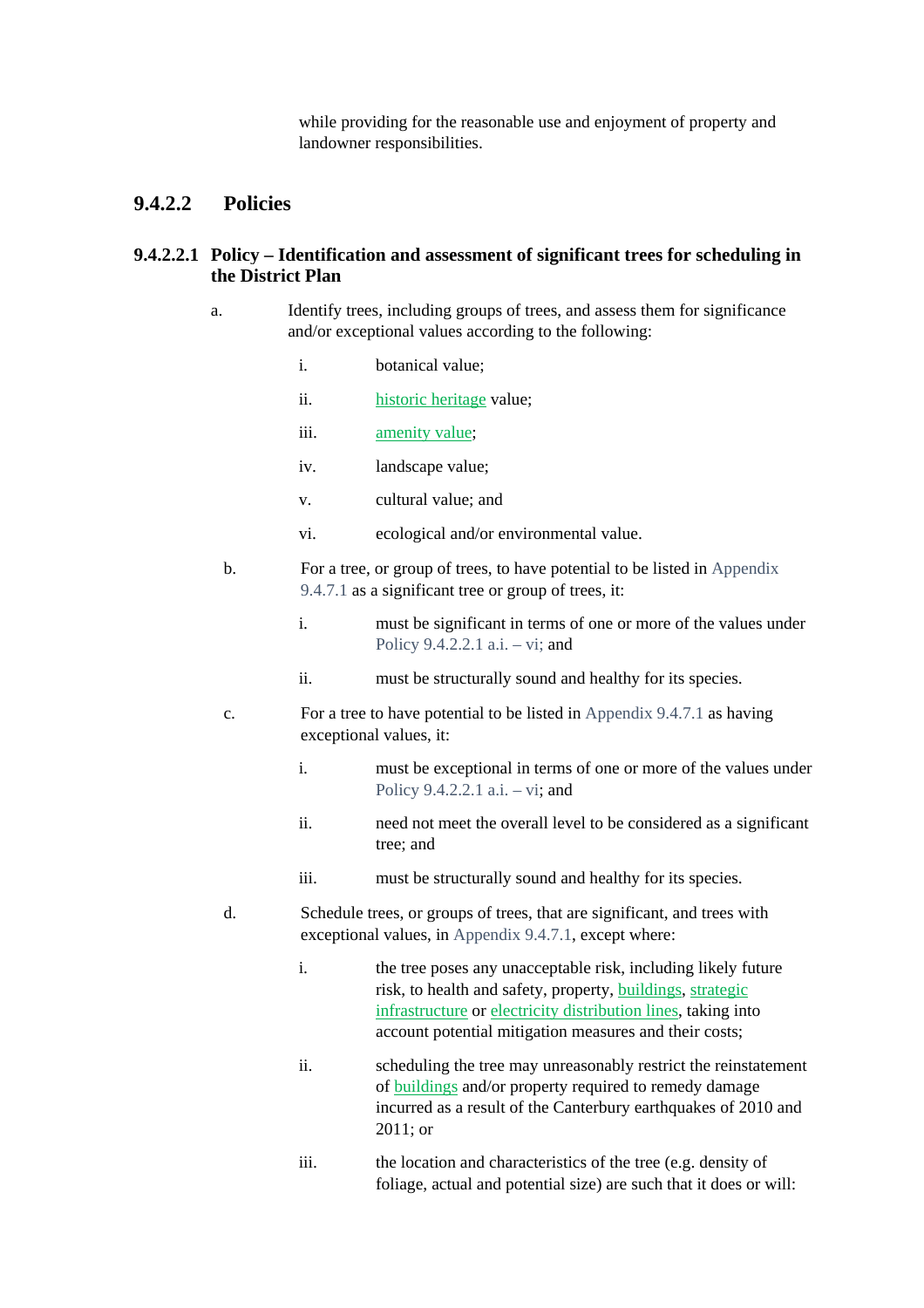- A. compromise either the reasonable use and/or amenity values of a property and surrounds; or
- B. unreasonably restrict development potential of the site.

# **9.4.2.2.2 Policy – Future work**

- a. During the life of this District Plan, continue to identify and assess trees or groups of trees in accordance with the values and matters set out in Policy 9.4.2.2.1, and introduce, from time to time, a plan change to list significant trees, and groups of trees, and trees with exceptional values in Appendix 9.4.7.1.
- b. The identification and assessment of trees or groups of trees by the Council will be undertaken in consultation with landowners in order to understand the relationship between the maintenance of significant trees and the reasonable use and enjoyment of property by landowners.

# **9.4.2.2.3 Policy – Tree protection**

- a. Protect from inappropriate physical works:
	- i. trees that are listed in Appendix 9.4.7.1, particularly those trees identified as having exceptional values; and
	- ii. trees in road corridors, parks, reserves and public open space where they provide amenity value and/or collectively contribute to the character and environmental quality of the Christchurch District, to the extent consistent with maintaining the multiple functions of road corridors, parks, reserves and public open space.

# **9.4.2.2.4 Policy – Tree maintenance**

- a. To enable the maintenance and management of trees that are listed in Appendix 9.4.7.1 and trees in road corridors, parks, public open space and reserves in recognition that such works may be necessary to:
	- i. ensure the continuing health, structural integrity and amenity value of the trees;
	- ii. enable the reasonable use and enjoyment of the property and surrounds; and
	- iii. minimise the risk from the trees to public safety, property, buildings, strategic infrastructure and electricity distribution lines.

### **9.4.2.2.5 Policy – Trees and utilities**

a. Where it would not be reasonable to locate outside of the dripline of a significant tree listed in Appendix 9.4.7.1 due to locational, technical or operational requirements, ensure that the utility is appropriately designed,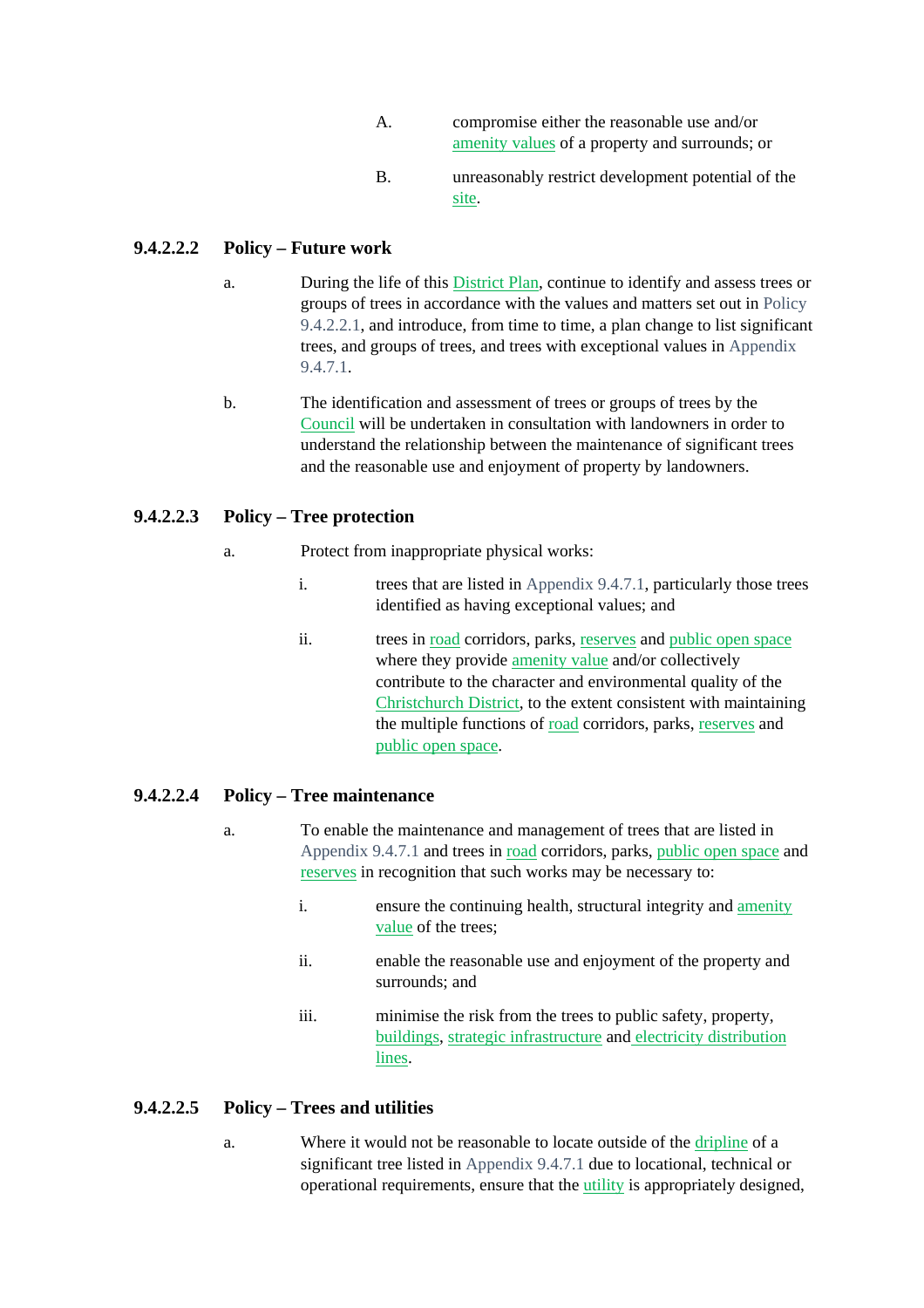located and installed to maintain as far as practicable the specific values of the tree.

#### **9.4.2.2.6 Policy– Trees in road corridors, parks, reserves and public open space**

- a. Road corridors, parks, reserves, and public open space are planted with trees to enhance environmental, landscape, cultural, social and economic values.
- b. Identify significant trees, including groups of trees, in road corridors, parks, reserves, and public open space and list them in Appendix 9.4.7.2.

### **9.4.2.2.7 Policy - Felling of trees**

- a. For trees listed in Appendix 9.4.7.1:
	- i. limit the felling of significant trees, except where there are no reasonable alternatives enabling retention of the tree due to its condition, or where the use and enjoyment of a property and surrounds is significantly compromised or diminished; and
	- ii. avoid the felling of significant trees that are identified as having exceptional values, except where there are no reasonable alternatives, or where the use and enjoyment of a property and surrounds is significantly compromised or diminished.
	- b. Limit the felling of trees in road corridors, parks, public open space and reserves having regard to size, location and species, except where there are no reasonable alternatives.

### **9.4.2.2.8 Policy – Incentives and assistance to landowners with significant trees**

a. Work with landowners to develop regulatory and non-regulatory methods, such as incentives and technical advice, to assist in enabling the care and maintenance of scheduled trees over the longer term and in a comprehensive and co-ordinated manner, particularly where there is a group or multiple individual trees on a site.

# **9.4.3 How to interpret and apply the rules**

- a. To understand whether a site has a significant tree(s), including groups of trees, listed in the Schedule of Significant Trees, and the nature of this listing, refer to Appendix 9.4.7.1 and the Planning Maps.
- b. The rules that apply to significant trees and trees in parks, road corridors, reserves and public open space are contained in the activity status tables (including activity specific standards) in Rules 9.4.4.1.1 - 9.4.4.1.6. Trees listed in Appendix 9.4.7.2 form part of the wider set of trees referred to as trees in road corridors, parks, public open spaces and reserves.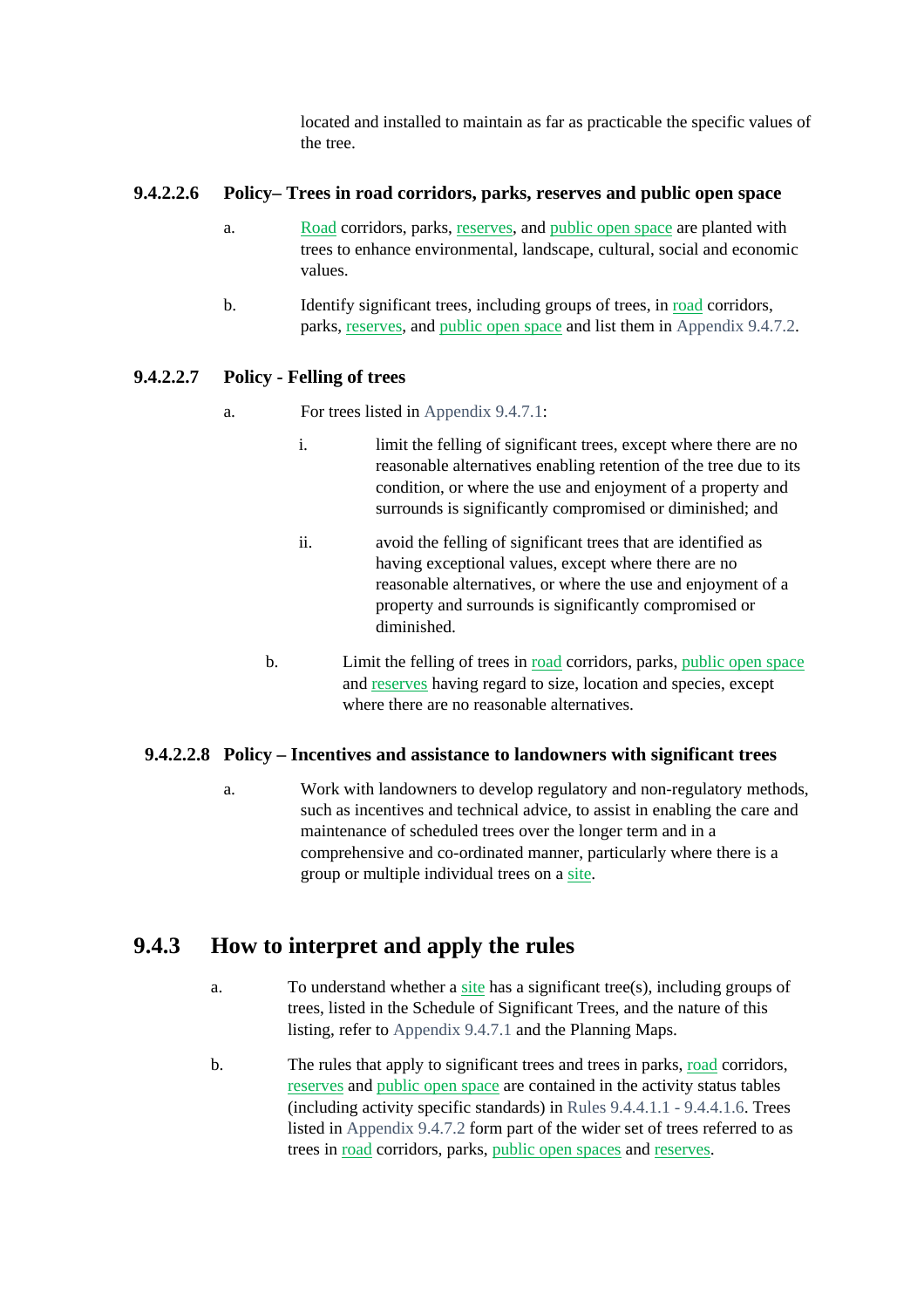- c. The rules in this sub-chapter that apply to either trees in road corridors, reserves and public open space or significant trees listed in Appendix 9.4.7.1 do not apply within Sites of Ecological Significance listed in Schedule A of Appendix 9.1.6.1. Within these sites, significant trees are identified on the Planning Maps and in Appendices 9.4.7.1 and 9.4.7.2 for information purposes only. The rules in sub-Chapter 9.1 Indigenous biodiversity and ecosystems apply to Sites of Ecological Significance listed in Schedule A of Appendix 9.1.6.1.
- d. Activities covered by the rules in this sub-chapter are also subject to:
	- i. the rules in the other sub-chapters of Chapter 9 Natural and Cultural Heritage;
	- ii. the relevant zone chapters;
	- iii. and the activity status tables, rules and standards in the following chapters:
		- 5 Natural Hazards;
		- 6 General Rules and Procedures;
		- 7 Transport;
		- 8 Subdivision, Development and Earthworks;
		- 11 Utilities and Energy; and
		- 4 Hazardous Substances and Contaminated Land.
- e. The rules in Sub-chapter 9.4 apply to the pruning, felling, maintenance or remedial work/treatment to significant trees listed in Appendix 9.4.7.1, and to trees in parks or public open spaces and road corridors undertaken by the Council or network utility operators. The rules for utilities and associated works within the dripline of significant trees listed in Appendix 9.4.7.1 are found in Chapter 11 Utilities and Energy.

#### Advice note:

- 1. Activities in reserves must comply with the Reserves Act 1977 and any associated management plan.
- 2. Riccarton Bush is included as a park for the purposes of Rule 9.4.4.1.1.
- 3. Activities in the vicinity of electricity lines are also required to comply with the Electricity (Hazards from Trees) Regulations 2003.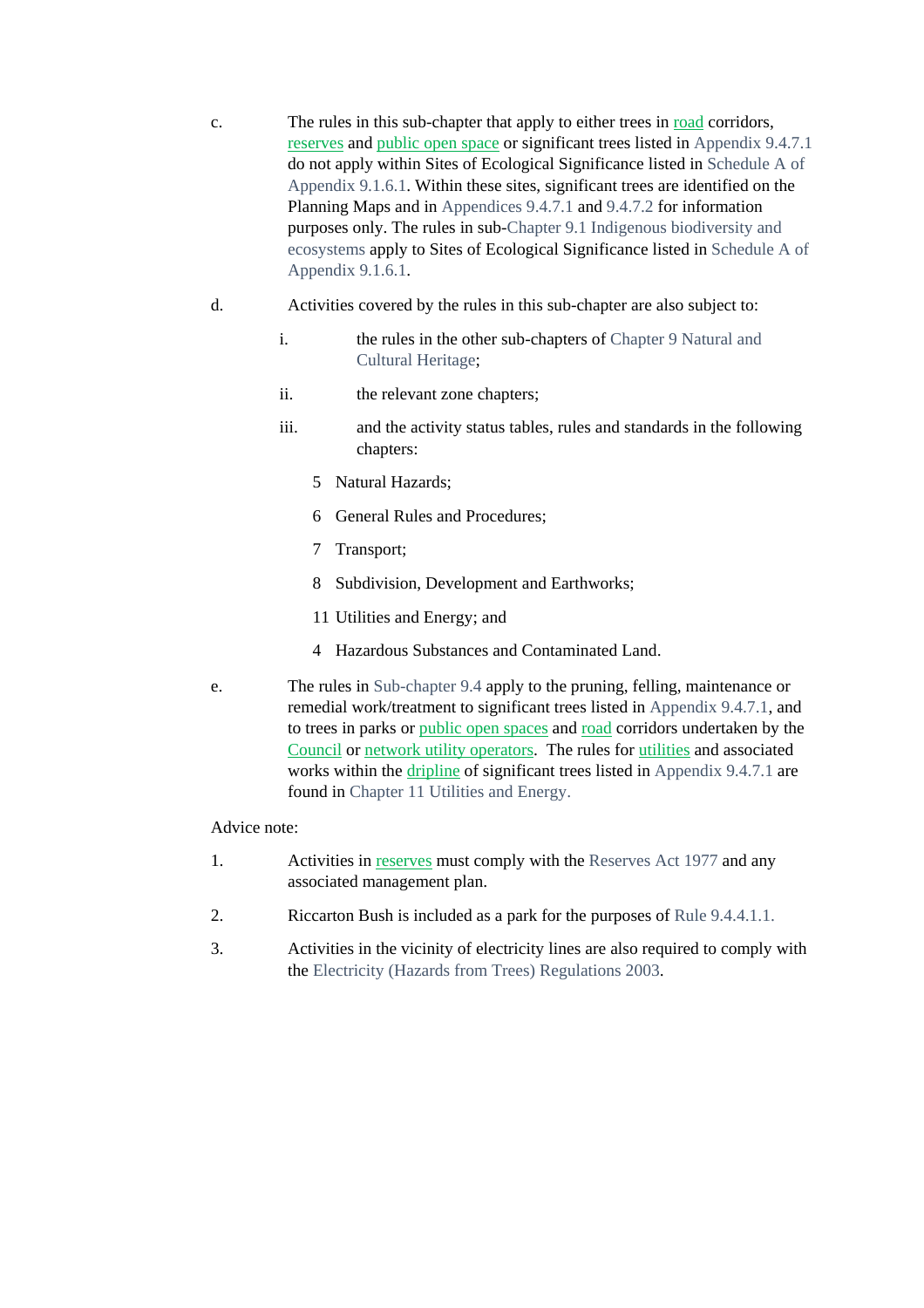# **9.4.4 Rules**

# **9.4.4.1 Activity status tables**

## **9.4.4.1.1 Permitted activities**

- a. The activities listed below are permitted activities if they meet the activity specific standards set out in this table.
- b. Activities may also be controlled, restricted discretionary, discretionary, noncomplying or prohibited as specified in Rules 9.4.4.1.2 to 9.4.4.1.6.

| <b>Activity</b> |                                                                                                                                                                                                                                                     | <b>Activity specific standard</b> |                                                                                                                                                                                                                                                                                                                                                                                                                                                                                                   |  |
|-----------------|-----------------------------------------------------------------------------------------------------------------------------------------------------------------------------------------------------------------------------------------------------|-----------------------------------|---------------------------------------------------------------------------------------------------------------------------------------------------------------------------------------------------------------------------------------------------------------------------------------------------------------------------------------------------------------------------------------------------------------------------------------------------------------------------------------------------|--|
| <b>P1</b>       | Pruning of any significant tree listed<br>in Appendix 9.4.7.1, other than<br>provided for by Rule 9.4.4.1.1 P8 or<br>P9.                                                                                                                            | i.                                | a. Pruning shall be limited to one or more of the following:<br>Pruning of roots less than 25 mm in diameter at the<br>point of severance; or                                                                                                                                                                                                                                                                                                                                                     |  |
|                 |                                                                                                                                                                                                                                                     | ii.                               | Removal of broken branches, deadwood or diseased<br>vegetation; or                                                                                                                                                                                                                                                                                                                                                                                                                                |  |
|                 |                                                                                                                                                                                                                                                     | iii.                              | Removal of branches physically interfering with<br>existing <b>buildings</b> or pedestrian and vehicle access<br>ways, where such work is carried out by, or in<br>accordance with advice from, a works arborist; or                                                                                                                                                                                                                                                                              |  |
|                 |                                                                                                                                                                                                                                                     | iv.                               | Removal of any branch that has one or more of the<br>following structural faults:                                                                                                                                                                                                                                                                                                                                                                                                                 |  |
|                 |                                                                                                                                                                                                                                                     |                                   | A. cracks/splits;                                                                                                                                                                                                                                                                                                                                                                                                                                                                                 |  |
|                 |                                                                                                                                                                                                                                                     |                                   | B. decay;                                                                                                                                                                                                                                                                                                                                                                                                                                                                                         |  |
|                 |                                                                                                                                                                                                                                                     |                                   | C. cavities;                                                                                                                                                                                                                                                                                                                                                                                                                                                                                      |  |
|                 |                                                                                                                                                                                                                                                     |                                   | D. torsion;                                                                                                                                                                                                                                                                                                                                                                                                                                                                                       |  |
|                 |                                                                                                                                                                                                                                                     |                                   | E. co-dominance;                                                                                                                                                                                                                                                                                                                                                                                                                                                                                  |  |
|                 |                                                                                                                                                                                                                                                     |                                   | included unions;<br>F.                                                                                                                                                                                                                                                                                                                                                                                                                                                                            |  |
|                 |                                                                                                                                                                                                                                                     |                                   | G. bleeding/sap flow;                                                                                                                                                                                                                                                                                                                                                                                                                                                                             |  |
|                 |                                                                                                                                                                                                                                                     |                                   | H. loose/cracked bark; or                                                                                                                                                                                                                                                                                                                                                                                                                                                                         |  |
|                 |                                                                                                                                                                                                                                                     |                                   | I.<br>poor taper.                                                                                                                                                                                                                                                                                                                                                                                                                                                                                 |  |
| P <sub>2</sub>  | Pruning in the bottom third of any<br>significant tree listed in Appendix<br>9.4.7.1, other than provided for by<br>Rule 9.4.4.1.1 P1, P8 or P9.<br>Advice note:<br>Tree height is measured from<br>1.<br>ground level to the top of the<br>canopy. | i.<br>ii.                         | a. Pruning shall be limited to the following:<br>Removal of any branches less than 50 mm in<br>diameter at the point of severance, where the natural<br>shape, form and branch habit of the tree is retained;<br><sub>or</sub><br>Removal of any branches between 50 mm and 100<br>mm in diameter at the point of severance, where the<br>natural shape, form and branch habit of the tree is<br>retained and the work is carried out by, or in<br>accordance with advice from, a works arborist. |  |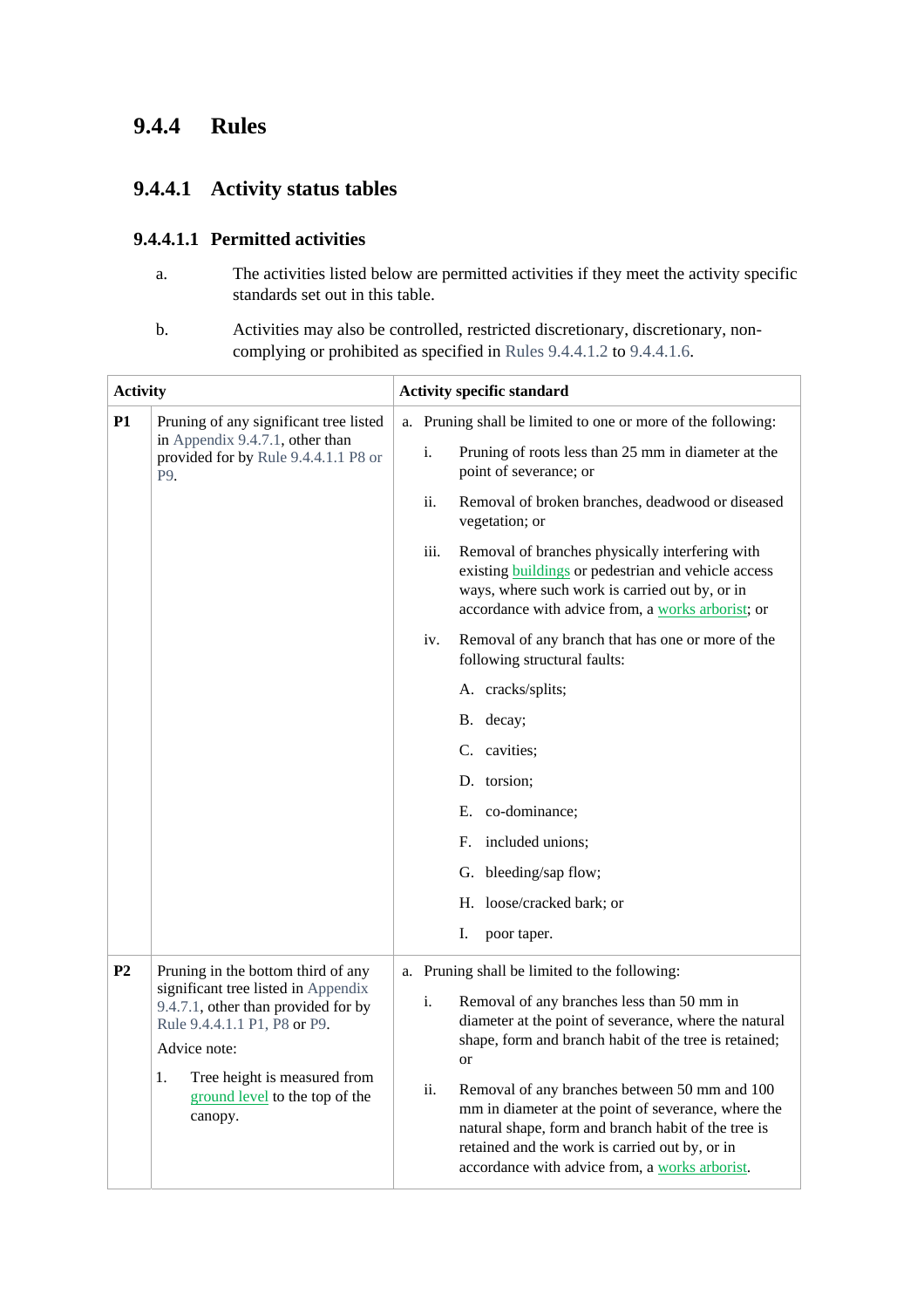| <b>Activity</b> |                                                                                                                                                                                                                                                                                                                                                                                                                                                                                                                                                                                                                                                                      | <b>Activity specific standard</b>                                                                                                                                                                                                                                                                                                                                                                                                                                                                                         |  |  |
|-----------------|----------------------------------------------------------------------------------------------------------------------------------------------------------------------------------------------------------------------------------------------------------------------------------------------------------------------------------------------------------------------------------------------------------------------------------------------------------------------------------------------------------------------------------------------------------------------------------------------------------------------------------------------------------------------|---------------------------------------------------------------------------------------------------------------------------------------------------------------------------------------------------------------------------------------------------------------------------------------------------------------------------------------------------------------------------------------------------------------------------------------------------------------------------------------------------------------------------|--|--|
| <b>P3</b>       | Pruning in the top two thirds of any<br>significant tree listed in Appendix<br>9.4.7.1, other than provided for by<br>Rule 9.4.4.1.1 P1, P8 or P9.<br>Advice note:<br>1.<br>Tree height is measured from<br>ground level to the top of the<br>canopy.                                                                                                                                                                                                                                                                                                                                                                                                                | a. Pruning shall be limited to the removal of foliage of no<br>more than 10% over any three-year period, with the<br>maximum amount of foliage removed in any one year<br>limited to no more than 5%, where:<br>i.<br>The work is undertaken, or supervised, by a works<br>arborist; and<br>ii.<br>The natural shape, form and branch habit of the tree<br>is retained.                                                                                                                                                   |  |  |
| <b>P4</b>       | Felling of any significant tree listed<br>in Appendix 9.4.7.1, other than<br>provided for by Rule 9.4.4.1.1 P8 or<br>P10.                                                                                                                                                                                                                                                                                                                                                                                                                                                                                                                                            | a. The tree shall be certified by a technician arborist as:<br>i.<br>dead; or<br>having a loss of structural integrity where the defects<br>ii.<br>cannot be rectified and maintenance practices cannot<br>improve the framework of the tree or mitigate threats<br>to the safety of persons or property.<br>b. Prior to felling the tree, a tree removal certificate shall be<br>submitted to the <b>Council</b> with the information supplied to<br>be in accordance with Appendix 9.4.7.3 Tree Removal<br>Certificate. |  |  |
| P <sub>5</sub>  | a. Any pruning, maintenance or<br>remedial work / treatment to any<br>tree in:<br>parks or public open space<br>i.<br>and road corridors in<br>Christchurch City; or<br>ii. parks, public open space, and<br>road corridors in Akaroa as<br>shown in Appendix 9.4.7.4.<br>b. This rule does not apply to<br>pruning, maintenance or<br>remedial work / treatment to<br>trees within the Central City<br>road corridors or the state<br>highway road corridors, as this is<br>provided for in Rule 9.4.4.1.1<br>P7.<br>Advice note:<br>For the purposes of this rule,<br>1.<br>Christchurch City means the<br>area shown at Appendix 2.2 of<br>Chapter 2 Definitions. | a. Activities shall be undertaken by, or under the supervision<br>of, a works arborist employed or contracted by the Council<br>or a network utility operator.<br>b. Activities within the area at Riccarton Bush identified as a<br>'Significant Trees Area' shall be undertaken by the<br>Riccarton Bush Trust or its contractors.                                                                                                                                                                                      |  |  |
| <b>P6</b>       | a. Felling of any tree, including<br>ancillary earthworks, in:<br>i.<br>parks, public open space or<br>road corridors in<br>Christchurch City; or                                                                                                                                                                                                                                                                                                                                                                                                                                                                                                                    | a. The felling shall be undertaken by, or under the supervision<br>of, a works arborist employed or contracted by the Council<br>or a network utility operator.<br>b. Felling within the area at Riccarton Bush identified as a<br>'Significant Trees Area' shall be undertaken by the                                                                                                                                                                                                                                    |  |  |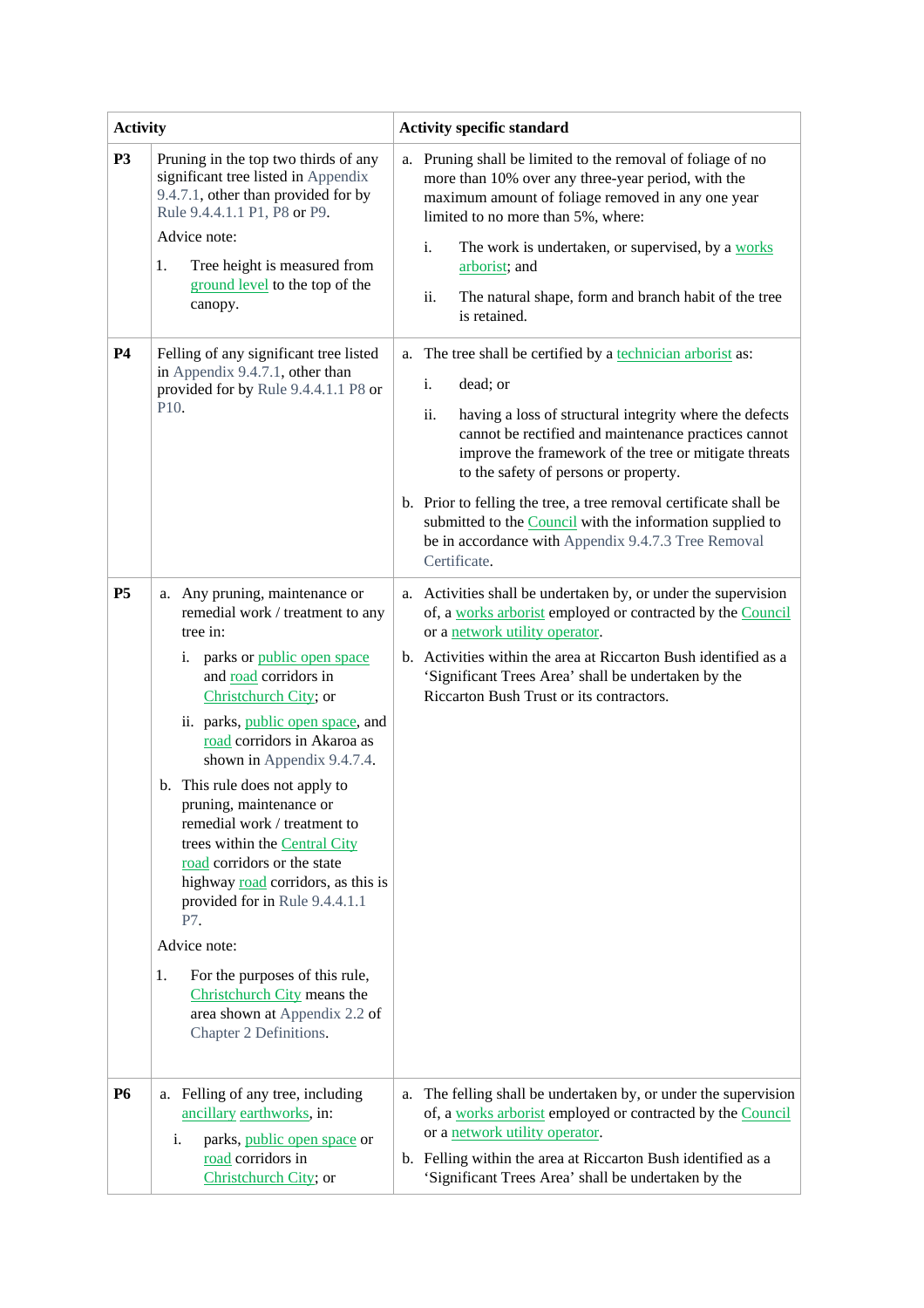| <b>Activity</b>                                                             | <b>Activity specific standard</b>                                                                                                                                                                                       |  |  |
|-----------------------------------------------------------------------------|-------------------------------------------------------------------------------------------------------------------------------------------------------------------------------------------------------------------------|--|--|
| Parks, public open space or<br>ii.                                          | Riccarton Bush Trust or its contractors.                                                                                                                                                                                |  |  |
| road corridors in Akaroa as<br>shown in Appendix 9.4.7.4.                   | c. The tree shall not be:                                                                                                                                                                                               |  |  |
| b. This rule does not apply to the<br>felling of trees within Central       | greater than 6 metres high in a road corridor or 10<br>i.<br>metres high in a park or public open space;                                                                                                                |  |  |
| City road corridors or the state                                            | ii.<br>within a Character Area Overlay;                                                                                                                                                                                 |  |  |
| highway road corridors, as this is<br>provided for in Rule 9.4.4.1.1<br>P7. | within a water body setback as described in sub-<br>iii.<br>chapter 6.6 Water Body Setbacks in General Rules;<br>or                                                                                                     |  |  |
| Advice note:                                                                |                                                                                                                                                                                                                         |  |  |
| For the purposes of this rule,<br>1.                                        | of the following species:<br>iv.                                                                                                                                                                                        |  |  |
| Christchurch City means the<br>area shown at Appendix 2.2 of                | A. Podocarpus cunninghamii - Hall's totara;                                                                                                                                                                             |  |  |
| Chapter 2 Definitions.                                                      | B. Prumnopitys taxifolia - matai / black pine;                                                                                                                                                                          |  |  |
|                                                                             | C. Prumnopitys ferruginea - miro;                                                                                                                                                                                       |  |  |
|                                                                             | D. Dacrydium cupressinum - rimu;                                                                                                                                                                                        |  |  |
|                                                                             | E. Libocedrus bidwillii - kaikawaka / New Zealand<br>cedar;                                                                                                                                                             |  |  |
|                                                                             | Eleocarpus dentatus - hinau;<br>F.                                                                                                                                                                                      |  |  |
|                                                                             | G. Eleocarpus hookerianus - pokaka;                                                                                                                                                                                     |  |  |
|                                                                             | H. Griselinea lucida – puka / akapuka / shining<br>broadleaf;                                                                                                                                                           |  |  |
|                                                                             | Hedycarya arborea - pigeonwood;<br>Ι.                                                                                                                                                                                   |  |  |
|                                                                             | Alectryon excelsus - titoki;<br>J.                                                                                                                                                                                      |  |  |
|                                                                             | K. Rhopalostylis sapida - nikau palm;                                                                                                                                                                                   |  |  |
|                                                                             | Cordyline indivisa - mountain cabbage tree;<br>L.                                                                                                                                                                       |  |  |
|                                                                             | M. Ulmus horizontalis - horizontal elm;                                                                                                                                                                                 |  |  |
|                                                                             | N. Ulmus glabra 'Camperdownii' - camperdown<br>elm;                                                                                                                                                                     |  |  |
|                                                                             | unless:<br>V.                                                                                                                                                                                                           |  |  |
|                                                                             | A. the tree is dead; or                                                                                                                                                                                                 |  |  |
|                                                                             | B. the tree is within tolerance zones for overhead<br>electrical conductors and continued pruning is<br>detrimental to the ongoing health or structural<br>integrity or landscape value of the tree; or                 |  |  |
|                                                                             | C. the tree is damaging <b>buildings</b> , utilities or<br>property and further damage cannot be<br>reasonably avoided except by removing the tree;<br>or                                                               |  |  |
|                                                                             | D. the tree is a threat to vehicle and pedestrian safety<br>and pruning cannot mitigate the threat without<br>causing the tree to become severely disfigured or<br>affect its long term health or structural integrity; |  |  |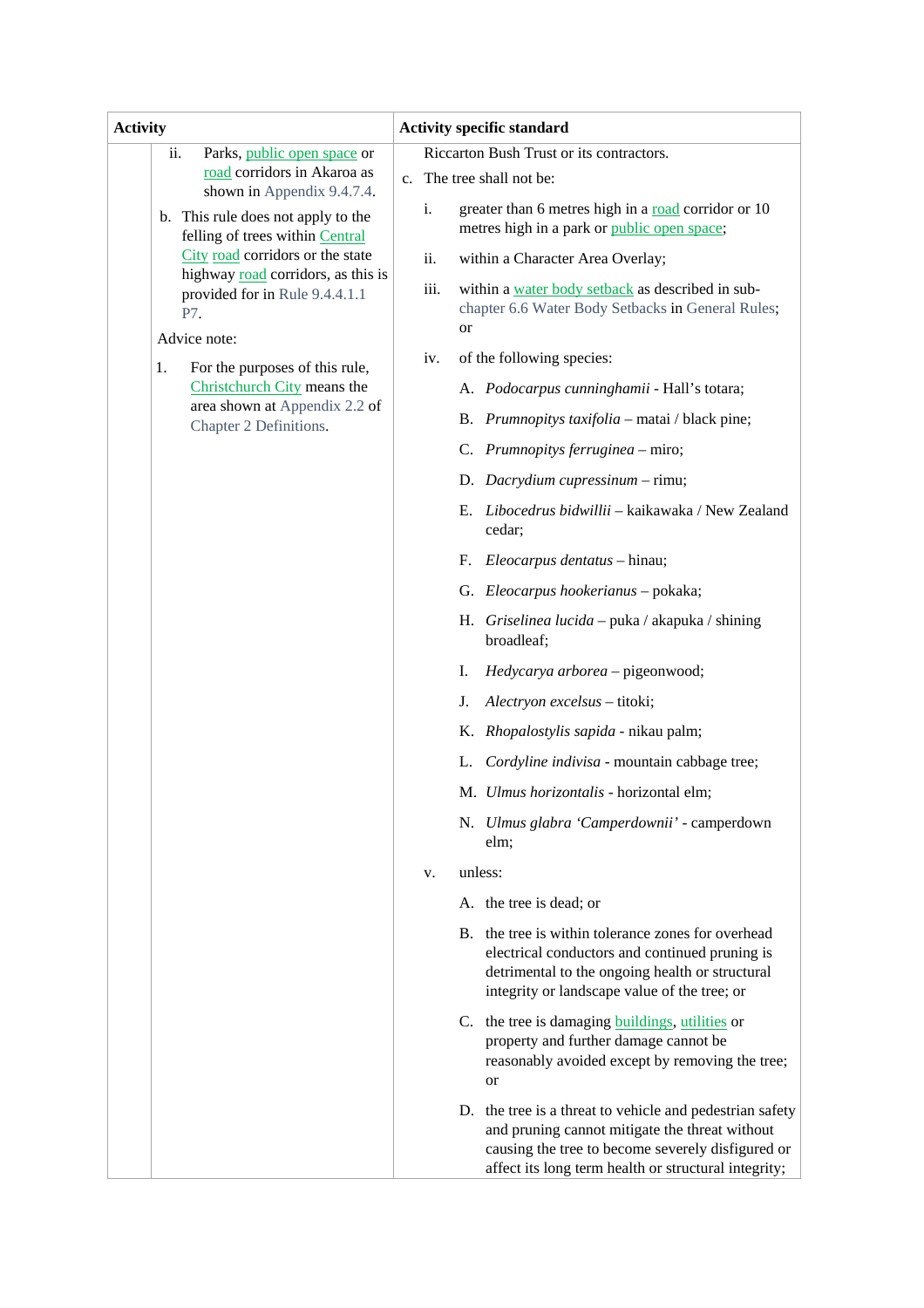| <b>Activity</b> |                                                                                                                                                                                                                                                                                                                                         | <b>Activity specific standard</b>                                                                                                                                                                                                                                                                                                                                                                                                                                                                                                                                                                            |  |  |
|-----------------|-----------------------------------------------------------------------------------------------------------------------------------------------------------------------------------------------------------------------------------------------------------------------------------------------------------------------------------------|--------------------------------------------------------------------------------------------------------------------------------------------------------------------------------------------------------------------------------------------------------------------------------------------------------------------------------------------------------------------------------------------------------------------------------------------------------------------------------------------------------------------------------------------------------------------------------------------------------------|--|--|
|                 |                                                                                                                                                                                                                                                                                                                                         | <b>or</b><br>Е.<br>an operative Reserves Act Management Plan<br>specifically permits the removal of trees; or<br>if the tree is located in the Christchurch Botanic<br>$F_{\rm{L}}$<br>Gardens and felling is required in order to protect<br>or enhance botanical collections or reduce<br>species duplication in accordance with the<br>provisions of the Christchurch Botanic Gardens<br>Management Plan.<br>G. felling of the tree is required to comply with Rule<br>6.7.4.1 for Christchurch International Airport's<br>protection surfaces or Rule 6.7.5.1 for Defence<br>Wigram protection surfaces. |  |  |
| P7              | Any:<br>pruning, maintenance or<br>a.<br>remedial work / treatment to; or<br>earthworks within 5 metres of<br>b.<br>the base of; or<br>felling of,<br>c.<br>any tree within state highway road<br>corridors, or Central City road<br>corridors.                                                                                         | Nil.                                                                                                                                                                                                                                                                                                                                                                                                                                                                                                                                                                                                         |  |  |
| <b>P8</b>       | Any work to any significant tree<br>listed in Appendix 9.4.7.1 required<br>under, and carried out in accordance<br>with, clause 14 of the Electricity<br>(Hazards from Trees) Regulations<br>2003.                                                                                                                                      | The work shall be undertaken by, or under the supervision<br>a.<br>of, a works arborist employed or contracted by a network<br>utility operator.<br>b. The network utility operator shall notify the Council within<br>5 working days that the work has been undertaken.                                                                                                                                                                                                                                                                                                                                     |  |  |
| P <sub>9</sub>  | Work required to any significant<br>tree listed in Appendix 9.4.7.1 to<br>bring its height to a level that<br>provides for 5 years growth before<br>non-compliance with:<br>a. Rule 6.7.4.1 for Christchurch<br><b>International Airport's</b><br>protection surfaces; or<br>b. Rule 6.7.5.1 for Defence<br>Wigram protection surfaces. | a. The work shall be undertaken by, or under the supervision<br>of, a works arborist.                                                                                                                                                                                                                                                                                                                                                                                                                                                                                                                        |  |  |
| <b>P10</b>      | Felling of any significant tree listed<br>in Appendix 9.4.7.1 within the area<br>applicable to either:<br>a. Rule 6.7.4.1 for Christchurch<br><b>International Airport's</b><br>protection surfaces; or<br>b. Rule $6.7.5.1$ for Defence<br>Wigram protection surfaces.                                                                 | a. A technician arborist has provided certification to the<br>Council that the work enabled under Rule 9.4.4.1.1 P9<br>would result in either:<br>i.<br>the structure of the tree being compromised to an<br>extent that the tree is unstable or unsafe; and/or<br>ii.<br>the shape of the tree being no longer representative of<br>its species.                                                                                                                                                                                                                                                            |  |  |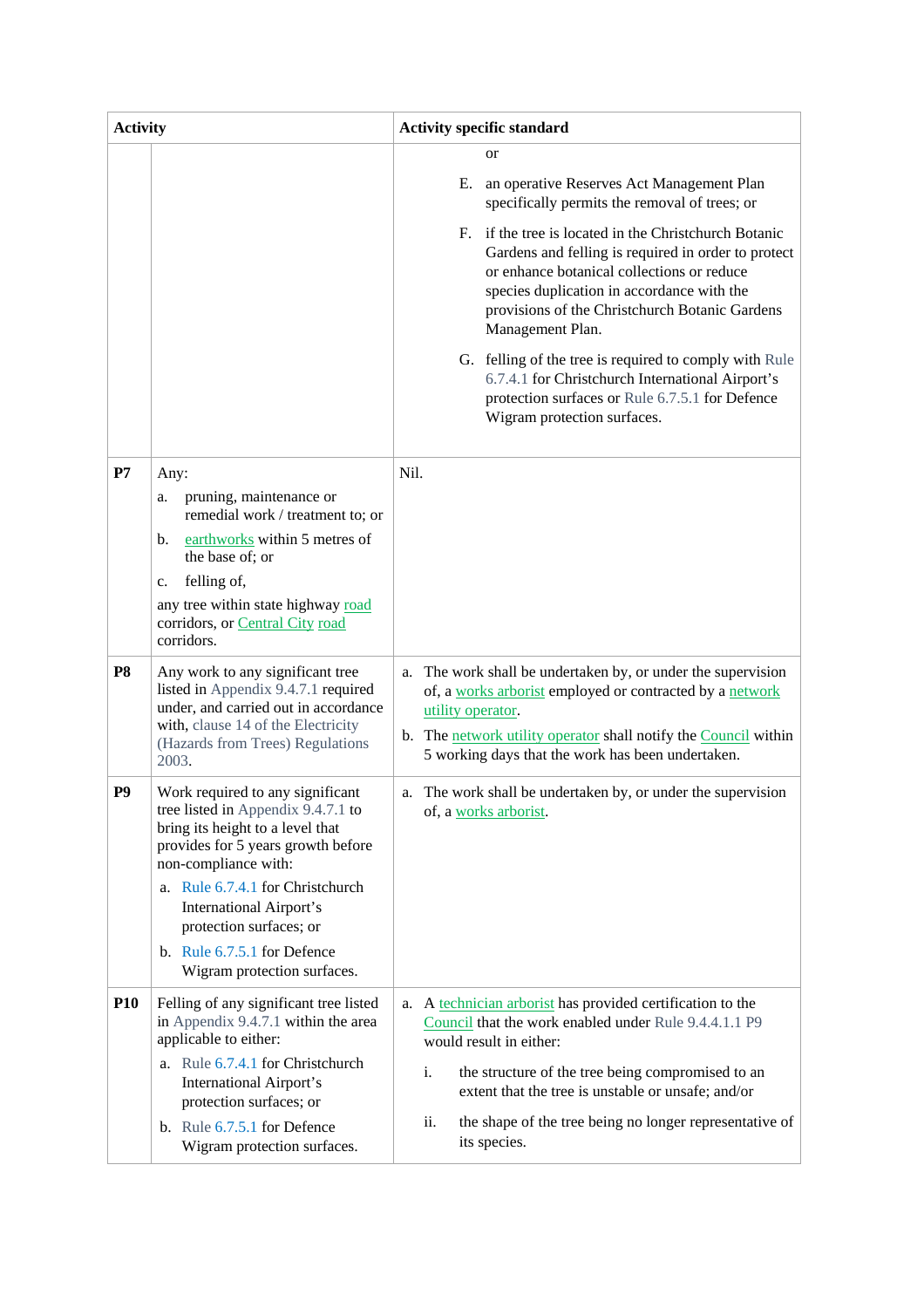| <b>Activity</b> |                                                                                                                                                                                                                                                                                                                                                                                                                                                                                                                                                                                                                                                                                                                                                                                                                                                                                                      | <b>Activity specific standard</b>                                                                                                                                                                                                                                                                                                                                                                                                                                                                                                                                                                                                                                                                                                                                                                                                                                                                                                                                                                                                                                                                                                                                                                                                                             |  |  |
|-----------------|------------------------------------------------------------------------------------------------------------------------------------------------------------------------------------------------------------------------------------------------------------------------------------------------------------------------------------------------------------------------------------------------------------------------------------------------------------------------------------------------------------------------------------------------------------------------------------------------------------------------------------------------------------------------------------------------------------------------------------------------------------------------------------------------------------------------------------------------------------------------------------------------------|---------------------------------------------------------------------------------------------------------------------------------------------------------------------------------------------------------------------------------------------------------------------------------------------------------------------------------------------------------------------------------------------------------------------------------------------------------------------------------------------------------------------------------------------------------------------------------------------------------------------------------------------------------------------------------------------------------------------------------------------------------------------------------------------------------------------------------------------------------------------------------------------------------------------------------------------------------------------------------------------------------------------------------------------------------------------------------------------------------------------------------------------------------------------------------------------------------------------------------------------------------------|--|--|
| <b>P11</b>      | Gardening (including planting of<br>shrubs, flowers, ground cover and<br>other small plants; covering ground<br>in lawn or bark) within the dripline<br>of a significant tree listed in<br>Appendix 9.4.7.1.<br>Advice note:<br>Where the gardening involves<br>1.<br>disturbance of land beyond<br>what is provided for in this<br>rule, it will be a restricted<br>discretionary under Rule<br>9.4.4.1.3 RD5.                                                                                                                                                                                                                                                                                                                                                                                                                                                                                      | a. The gardening shall not involve:<br>$\mathbf{i}$ .<br>mechanical cultivation;<br>ii.<br>planting of trees; or<br>iii.<br>altering of existing ground levels or the disturbance<br>of land other than to the extent necessary to undertake<br>the gardening.                                                                                                                                                                                                                                                                                                                                                                                                                                                                                                                                                                                                                                                                                                                                                                                                                                                                                                                                                                                                |  |  |
| P <sub>12</sub> | a. Earthworks within 5 metres of<br>the base of any tree in:<br>i.<br>parks, public open space or<br>road corridors in<br>Christchurch City; or<br>ii.<br>parks, public open space or<br>road corridors in Akaroa as<br>shown in Appendix 9.4.7.4;<br><sub>or</sub><br>b. Earthworks within 10 metres of<br>the base of any tree in the<br><b>Riccarton Bush Significant Trees</b><br>area.<br>c. Earthworks listed in Rule<br>$8.9.3(a)$ are exempt from the<br>activity specific standards in<br>Rule 9.4.4.1.1 P12, except for<br>exemption $8.9.3(a)(xii)$ .<br>d. This rule does not apply to<br>earthworks within Central City<br>road corridors or the state<br>highway road corridors, as this is<br>provided for in Rule 9.4.4.1.1<br>P7.<br>Advice note:<br>For the purposes of this rule,<br>1.<br>Christchurch City means the<br>area shown at Appendix 2.2 of<br>Chapter 2 Definitions. | e. Activities shall be undertaken by, or under the supervision<br>of, a works arborist employed or contracted by the Council<br>or a network utility operator.<br>Activities within the area at Riccarton Bush identified as a<br>f.<br>'Significant Trees Area' shall be undertaken by the<br>Riccarton Bush Trust or its contractors.<br>g. The tree shall not be:<br>i.<br>greater than 6 metres high in a road corridor or 10<br>metres high in a park or public open space;<br>ii.<br>within a Character Area Overlay;<br>iii.<br>within a water body setback as described in sub-<br>chapter 6.6 Water Body Setbacks in General Rules;<br>or<br>of the following species:<br>iv.<br>A. Podocarpus cunninghamii - Hall's totara;<br>B. Prumnopitys taxifolia - matai / black pine;<br>C. Prumnopitys ferruginea - miro;<br>D. Dacrydium cupressinum - rimu;<br>Libocedrus bidwillii - kaikawaka / New Zealand<br>Е.<br>cedar;<br>Eleocarpus dentatus - hinau;<br>F.<br>G. Eleocarpus hookerianus - pokaka;<br>H. Griselinea lucida - puka / akapuka / shining<br>broadleaf;<br>Hedycarya arborea - pigeonwood;<br>Ι.<br>Alectryon excelsus - titoki;<br>J.<br>K. Rhopalostylis sapida - nikau palm;<br>Cordyline indivisa - mountain cabbage tree;<br>L. |  |  |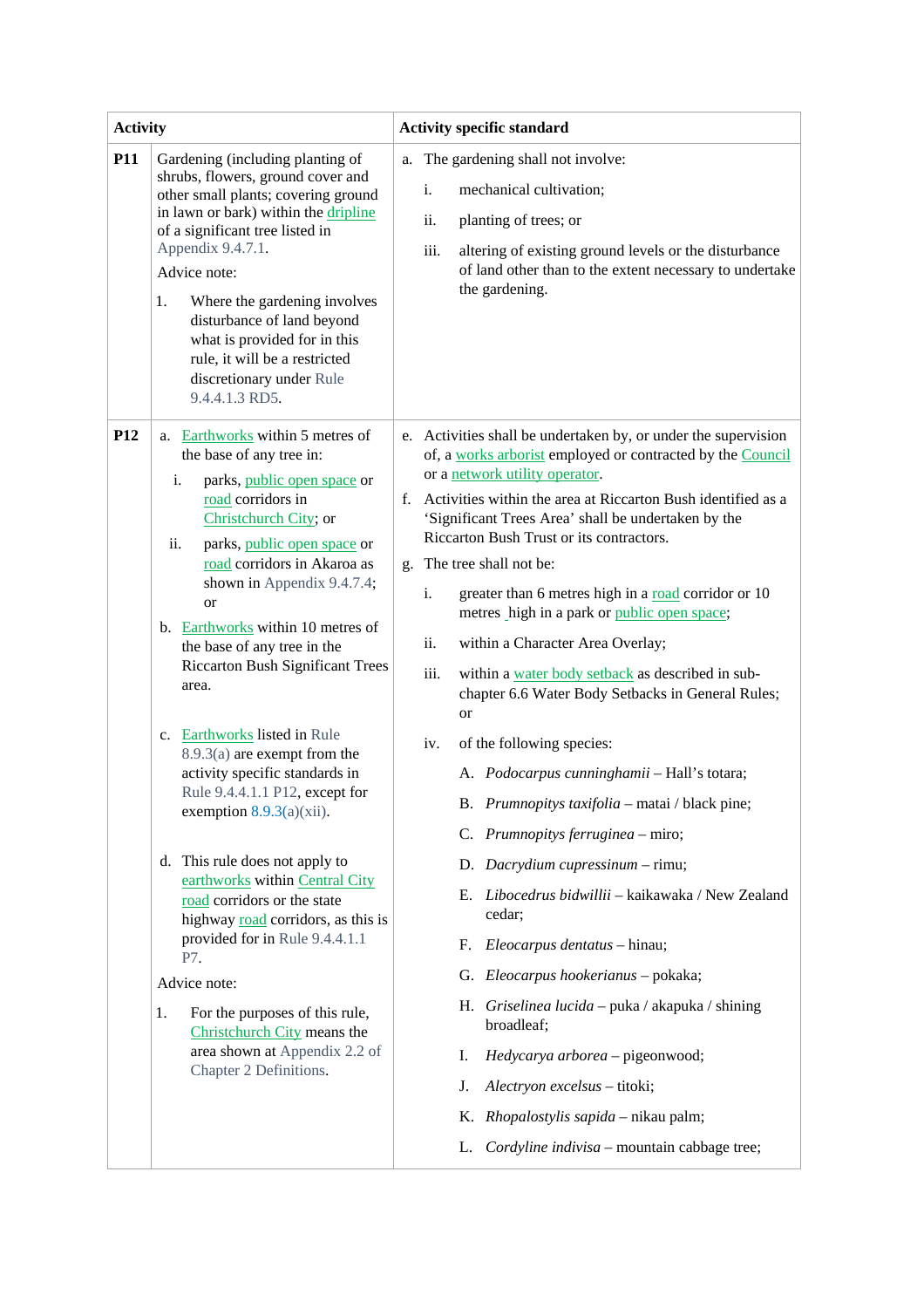| <b>Activity</b> | <b>Activity specific standard</b>                                                            |  |  |
|-----------------|----------------------------------------------------------------------------------------------|--|--|
|                 | M. Ulmus horizontalis - horizontal elm;                                                      |  |  |
|                 | N. Ulmus glabra 'Camperdownii' – camperdown<br>elm;                                          |  |  |
|                 | h. Except that c. above does not apply if:                                                   |  |  |
|                 | i.<br>the earthworks are ancillary to the lawful removal or<br>felling of any tree (see P6). |  |  |

# **9.4.4.1.2 Controlled activities**

- a. The activities listed below are controlled activities.
- b. Discretion to impose conditions is restricted to the matters over which control is reserved in Rule 9.4.5, as set out in the following table.

| <b>Activity</b> |          |                                                                                                                                                                                                                                                                                                                                                                    | <b>Activity specific</b><br>standards                                                                                                                                                          | <b>The Council's control</b><br>shall be limited to the<br>following matters: |
|-----------------|----------|--------------------------------------------------------------------------------------------------------------------------------------------------------------------------------------------------------------------------------------------------------------------------------------------------------------------------------------------------------------------|------------------------------------------------------------------------------------------------------------------------------------------------------------------------------------------------|-------------------------------------------------------------------------------|
| C1              | a.<br>b. | Comprehensive ongoing maintenance and<br>management (which can include felling) of<br>a significant tree or group of trees listed in<br>Appendix 9.4.7.1, in accordance with a<br>Tree Maintenance and Management Plan<br>(other than provided for as a permitted<br>activity).<br>Any application for this activity shall not<br>be limited or publicly notified. | a. All significant and<br>exceptional trees (both<br>groups and individual)<br>on the site(s) covered<br>by the Tree<br>Maintenance and<br>Management Plan are<br>included within the<br>Plan. | a. Rule $9.4.5$ a. $- h$ .                                                    |

# **9.4.4.1.3 Restricted discretionary activities**

- a. The activities listed below are restricted discretionary activities.
- b. Discretion to grant or decline consent and impose conditions is restricted to the matters of discretion in Rule 9.4.6, as set out in the following table.

| <b>Activity</b> |                                                                                                                                                                                                                                                                                                                        | The Council's discretion shall be<br>limited to the following matters: |
|-----------------|------------------------------------------------------------------------------------------------------------------------------------------------------------------------------------------------------------------------------------------------------------------------------------------------------------------------|------------------------------------------------------------------------|
| RD1             | Any pruning of any significant tree listed in Appendix<br>a.<br>9.4.7.1 (other than those identified as having exceptional<br>values) that is not provided for under:<br>Rule 9.4.4.1.1 P1, P2, P3, P8 or P9; or<br>i.<br>Rule 9.4.4.1.2 C1.<br>ii.<br>Any application for this activity shall not be limited or<br>b. | a. Rule $9.4.6 a - 0$ .                                                |
|                 | publicly notified.                                                                                                                                                                                                                                                                                                     |                                                                        |
| RD2             | Felling of any significant tree listed in Appendix 9.4.7.1 (other<br>than those identified as having exceptional values) that is not<br>provided for by:                                                                                                                                                               | c. Rule $9.4.6$ a. $-$ o.                                              |
|                 | a. Rule 9.4.4.1.1 P4, P8 or P10; or                                                                                                                                                                                                                                                                                    |                                                                        |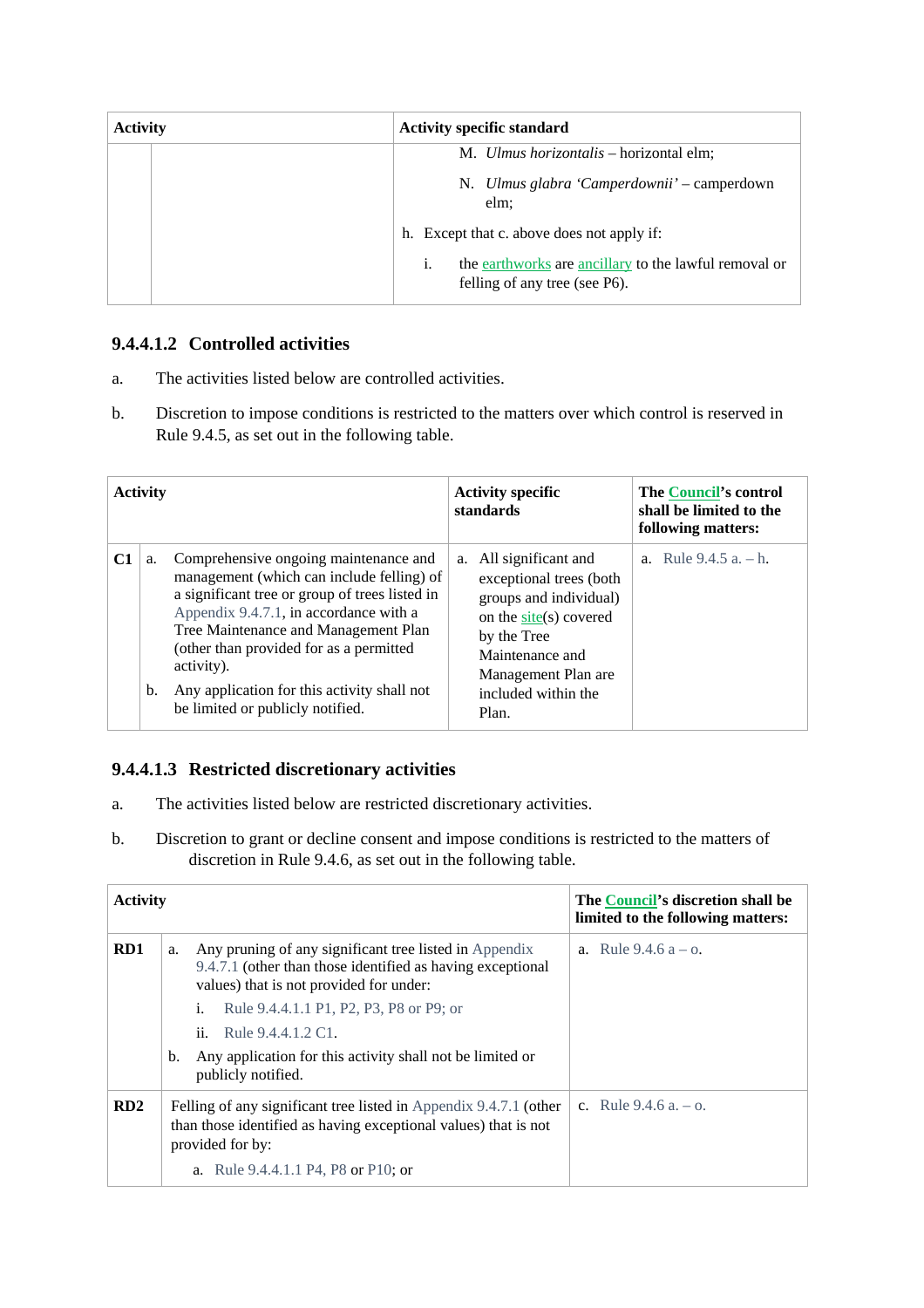| <b>Activity</b>  |                                                                                                                                                                                                                                                                                                                                                                     | The Council's discretion shall be<br>limited to the following matters: |  |
|------------------|---------------------------------------------------------------------------------------------------------------------------------------------------------------------------------------------------------------------------------------------------------------------------------------------------------------------------------------------------------------------|------------------------------------------------------------------------|--|
|                  | <b>b.</b> Rule 9.4.4.1.2 C1.                                                                                                                                                                                                                                                                                                                                        |                                                                        |  |
| RD <sub>3</sub>  | Activities listed in Rule 9.4.4.1.1 P5, which do not meet<br>a.<br>one or more of the activity specific standards.                                                                                                                                                                                                                                                  | a. Rule $9.4.6$ a. $-$ o.                                              |  |
|                  | Any application arising from this rule shall not be limited<br>$\mathbf{b}$ .<br>or publicly notified.                                                                                                                                                                                                                                                              |                                                                        |  |
| RD4              | Felling of any tree listed in Rule 9.4.4.1.1 P6, which does not<br>meet one or more of the activity specific standards.                                                                                                                                                                                                                                             | a. Rule $9.4.6$ a. $-$ o.                                              |  |
| R <sub>D</sub> 5 | Any works within the <i>dripline</i> of a significant tree listed in<br>a.<br>Appendix 9.4.7.1 (other than gardening provided for by<br>Rule 9.4.4.1.1 P11, activities provided for by Rule 9.4.4.1.2<br>C1, and activities listed in Rule 9.4.4.1.3 RD6) that<br>involves:                                                                                         | a. Rule $9.4.6$ a. $-$ o.                                              |  |
|                  | the disturbance of land (including earthworks);<br>i.<br>ii. vehicular traffic;                                                                                                                                                                                                                                                                                     |                                                                        |  |
|                  | iii. sealing or paving (excluding earthworks);                                                                                                                                                                                                                                                                                                                      |                                                                        |  |
|                  | iv. storage of materials, vehicles, plant or equipment; or                                                                                                                                                                                                                                                                                                          |                                                                        |  |
|                  | v. the release, injection or placement of chemicals or toxic<br>substances.                                                                                                                                                                                                                                                                                         |                                                                        |  |
|                  | b. Any application arising from this rule shall not be limited<br>or publicly notified.                                                                                                                                                                                                                                                                             |                                                                        |  |
| RD <sub>6</sub>  | a. Any of the following within 10 metres of the base of any<br>tree in the Significant Trees area at Riccarton Bush:                                                                                                                                                                                                                                                | a. Rule $9.4.6$ a. $-$ o.                                              |  |
|                  | i. works (including earthworks, other than as provided for<br>by Rule 9.4.4.1.1 P12);                                                                                                                                                                                                                                                                               |                                                                        |  |
|                  | ii. vehicular traffic;                                                                                                                                                                                                                                                                                                                                              |                                                                        |  |
|                  | iii. sealing or paving (excluding earthworks);                                                                                                                                                                                                                                                                                                                      |                                                                        |  |
|                  | iv. storage of materials, vehicles, plant or equipment; or                                                                                                                                                                                                                                                                                                          |                                                                        |  |
|                  | v. the release, injection or placement of chemicals or toxic<br>substances.                                                                                                                                                                                                                                                                                         |                                                                        |  |
|                  | b. In the case of the property at 48 Rata Street (legally<br>described as Lot 375 DP 11261) the 10 metre restriction<br>shall only apply to the northern boundary of that property.                                                                                                                                                                                 |                                                                        |  |
|                  | c. For the purposes of this rule, the outer boundary defining<br>the Significant Trees Area (which follows the predator-<br>proof fence surrounding the forest remnant) shall be<br>deemed to be the base of the tree.                                                                                                                                              |                                                                        |  |
|                  | d. Any application arising from this rule shall not be limited<br>or publicly notified.                                                                                                                                                                                                                                                                             |                                                                        |  |
| RD7              | Any pruning or felling of a significant tree listed in Appendix<br>9.4.7.1 associated with the maintenance, operation or<br>development of a transmission line existing on 14 January<br>2010, including as required by the Electricity (Hazards from<br>Trees) Regulations 2003, and which is not provided for by Rule<br>9.4.4.1.1 P1, P2, P3, P4, P8, P9 or P10. | a. Rule $9.4.6$ a. $-$ o.                                              |  |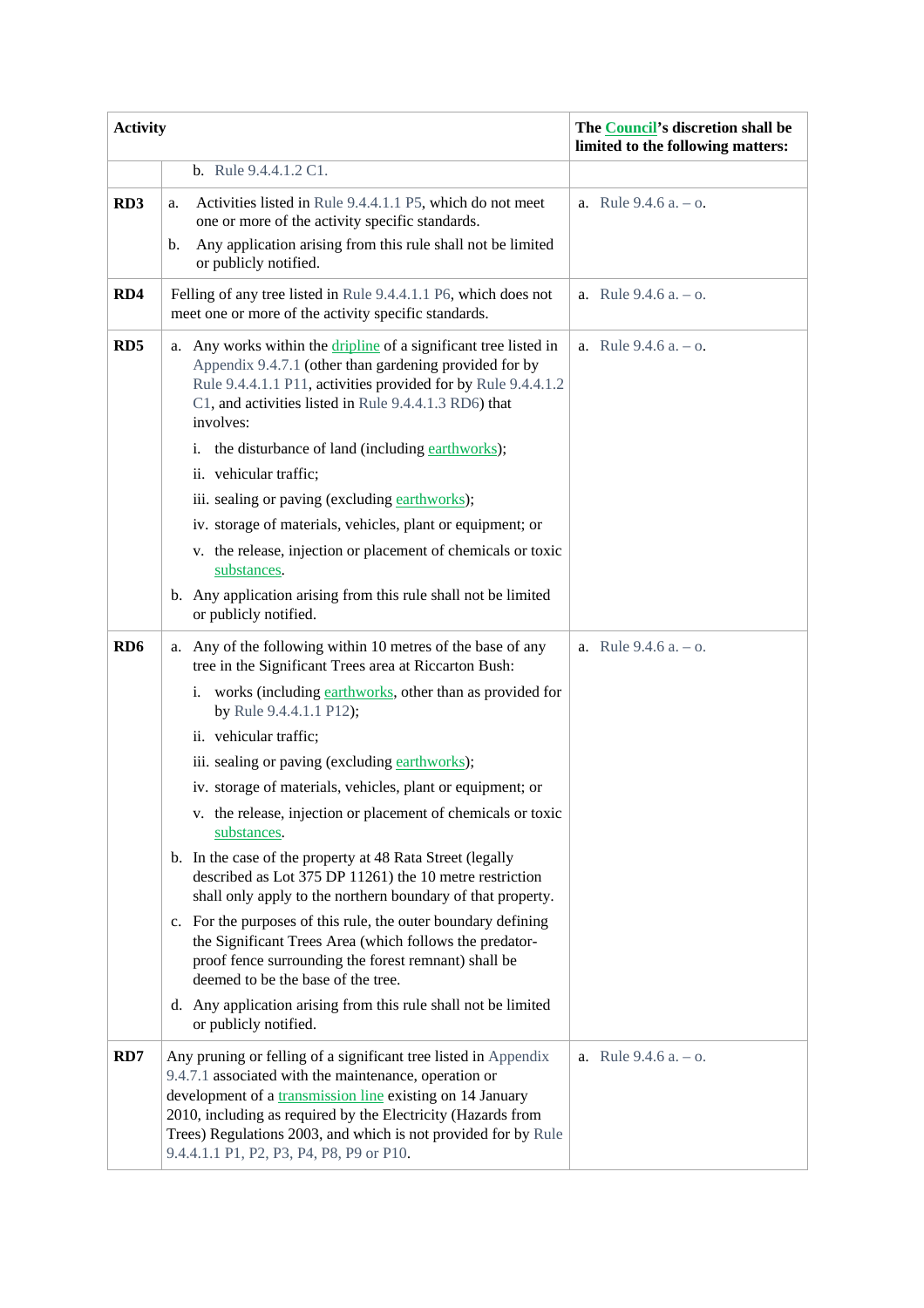| <b>Activity</b>             |                                                                                                 | The Council's discretion shall be<br>limited to the following matters:        |  |
|-----------------------------|-------------------------------------------------------------------------------------------------|-------------------------------------------------------------------------------|--|
| R <sub>D</sub> <sup>8</sup> | Earthworks not meeting the activity specific standards in Rule<br>$9.4.4.1.1$ P <sub>12</sub> . | a. Rule $8.9.4$ , matters 1 and 3<br><b>b.</b> Rule $9.4.6$ a. e., g., i. -0. |  |

# **9.4.4.1.4 Discretionary activities**

a. The activities listed below are discretionary activities.

|                | <b>Activity</b>                                                                                                                      |                                  |  |  |
|----------------|--------------------------------------------------------------------------------------------------------------------------------------|----------------------------------|--|--|
| D1             | Pruning of any significant tree listed in Appendix 9.4.7.1 identified as having exceptional values, where<br>not provided for by:    |                                  |  |  |
|                | Rule 9.4.4.1.1 P1, P2, P3, P8 or P9; or<br>a.                                                                                        |                                  |  |  |
|                | b.                                                                                                                                   | Rule 9.4.4.1.2 C1.               |  |  |
| D <sub>2</sub> | Felling of any significant tree listed in Appendix 9.4.7.1 identified as having exceptional values, where<br>not provided for under: |                                  |  |  |
|                | a.                                                                                                                                   | Rule 9.4.4.1.1 P4, P8 or P10; or |  |  |
|                | b.                                                                                                                                   | Rule 9.4.4.1.2 C1.               |  |  |

# **9.4.4.1.5 Non-complying activities**

There are no non-complying activities.

### **9.4.4.1.6 Prohibited activities**

There are no prohibited activities.

# **9.4.5 Rules — Matters of control**

- a. The adequacy of the Tree Maintenance and Management Plan in protecting the health, structural integrity, amenity values and visual appearance of the trees as an integrated whole;
- b. The timing, duration, frequency, extent and staging of any works;
- c. Mitigation measures to protect other parts of the tree(s) or other trees not undergoing works;
- d. The necessity and appropriateness of works, including felling of any trees, to promote or protect the shape, health or structure of other significant trees in the same group including consideration of the relative significance of those trees;
- e. Whether any proposed mitigation for the loss of a significant tree restores the landscape and environmental values within a reasonable time period;
- f. The qualifications and/or competency of the parties undertaking any works;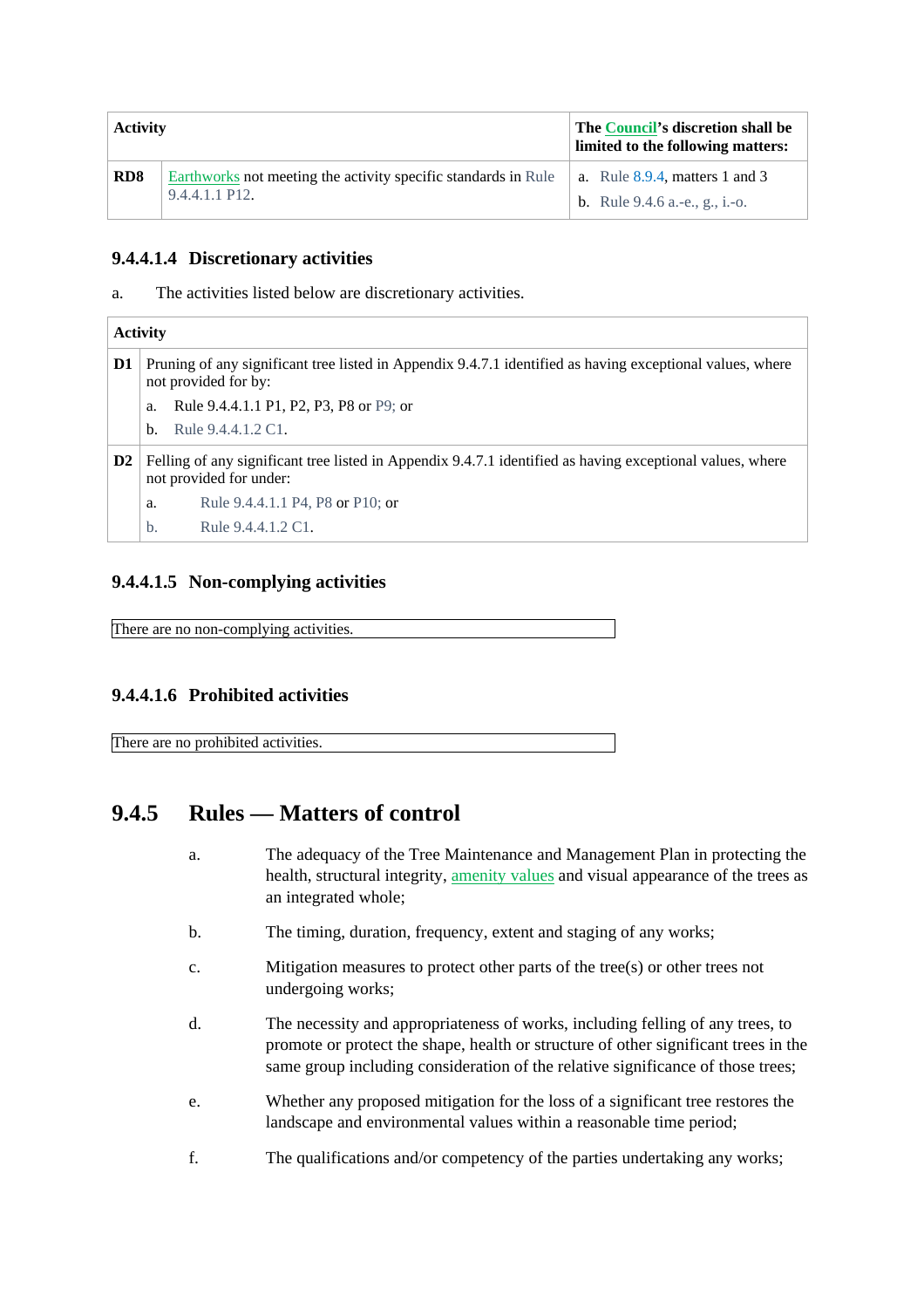- g. Measures to prevent or reduce risk to people, **buildings**, property and infrastructure; and
- h. Monitoring of the effects of any works on the tree undergoing those works and any other trees in the same group.

# **9.4.6 Rules — Matters of discretion**

*Effects of activity/works on the tree(s)* 

- a. The character and degree of modification, damage, or destruction of the values that make the tree/s significant;
- b. The extent to which the works will or may adversely affect the health or structural integrity or visual appearance of the tree;
- c. Whether the works will be undertaken in a manner consistent with internationally accepted arboricultural standards, practices and procedures;
- d. The duration and frequency of the activity and the effect on the tree;
- e. Whether the tree is resilient, including structural soundness and health and the irreversibility of effect on the tree;
- f. The degree of impact on landscape character, and ecological, cultural, heritage and neighbourhood amenity values;
- g. In relation to a scheduled group of trees, the extent to which the works will or may adversely affect the health, structural integrity or amenity values of the wider group;
- h. Whether any proposed compensation for the loss of the significant tree/s fully mitigates the loss of landscape and environmental benefits within 15 – 20 years;

### *Extent of benefit or need for activity/works*

- i. The need for the work to deal with an emergency situation, or to avoid significant risk of effects on human health and safety, or significant impacts on infrastructure, including the strategic transport network;
- j. The extent of benefits associated with the use and development of the site for activities anticipated by the zoning for the site, including the use of the site for residential development, taking into account the cumulative effect of multiple protection provisions (eg. setbacks from water bodies, heritage items);
- k. For proposed activities in connection with a recovery activity in the Flat Land Recovery Zone, the extent to which the proposal would maintain the contribution of any significant trees, and trees in road corridors, parks, reserves and public open space;

*Riccarton Bush*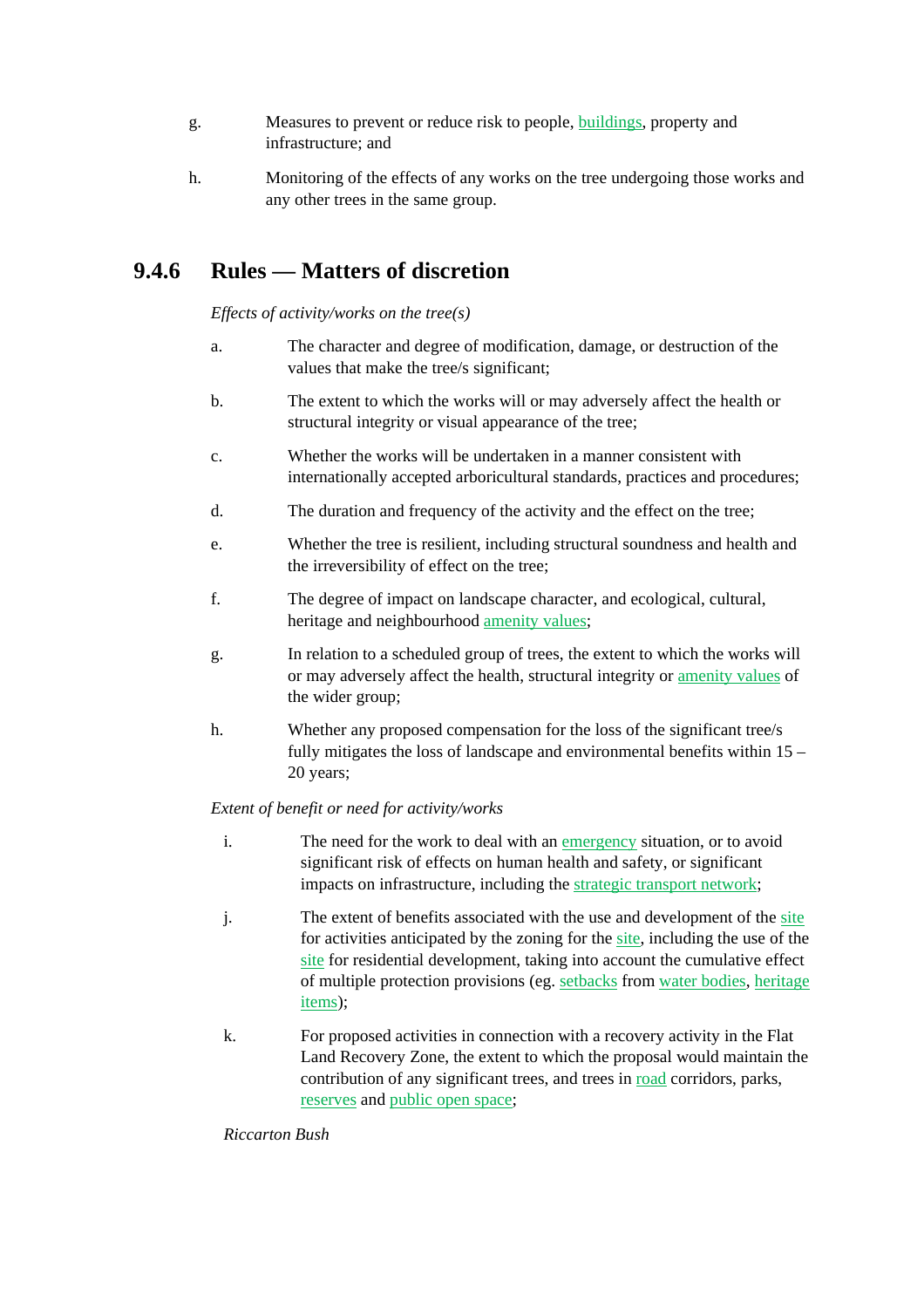- l. For the lowland kahikatea forest remnant at 16 Kahu Road, which forms part of the greater Riccarton Bush and House Reserve, and is defined by a 'Protected Trees Area' symbol identified as a 'Significant Trees Area' on planning map 38B, the Council shall additionally have regard to the following matters:
	- i. The effects of any building, including the type of foundation used, and/or shading by the building on the existing trees and the supporting ecosystem of the forest remnant, including the juvenile regenerating trees;
	- ii. The effects of any works on the extensive surface and subsurface root systems of the kahikatea trees;
	- iii. The effects of any impervious surfaces on the health and viability of the trees and the supporting ecosystem including soil aeration and hydrological balance; and
	- iv. Whether constructing a building in close proximity to the forest remnant is likely to give rise to reverse sensitivity regarding shading, branch overhang, encroaching tree roots or windthrow;

#### *Extent of benefit or need for activity/works*

- m. For utilities the extent of benefits associated with that utility, whether there is a functional or operational requirement for that location and whether there are any practical alternatives;
- n. The extent to which the works would result in improved community amenity that cannot otherwise by achieved by arboricultural or property management means; and
- o. The need for the works directly arising from damage incurred as a result of the Canterbury earthquakes, which if not otherwise undertaken would unreasonably restrict repair or rebuilding of the damaged buildings on the site.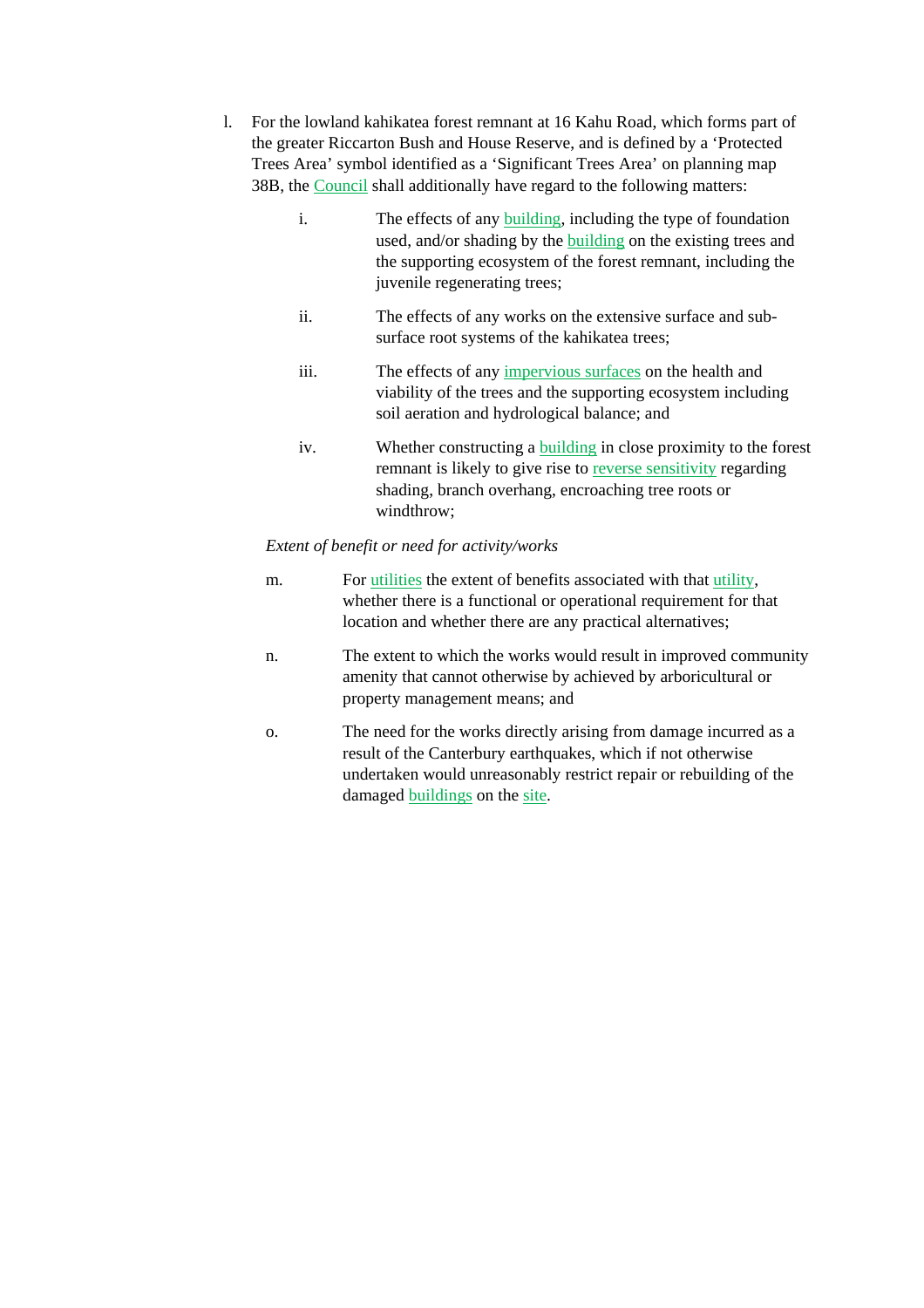# **9.4.7 Appendices**

# **9.4.7.1 Appendix - Schedules of significant trees (Christchurch City and Banks Peninsula)**

*[Not included in this verson]* 

# **9.4.7.2 Appendix - Schedule of significant trees in road corridors, parks, reserves and public open**

*[Not included in this verson]*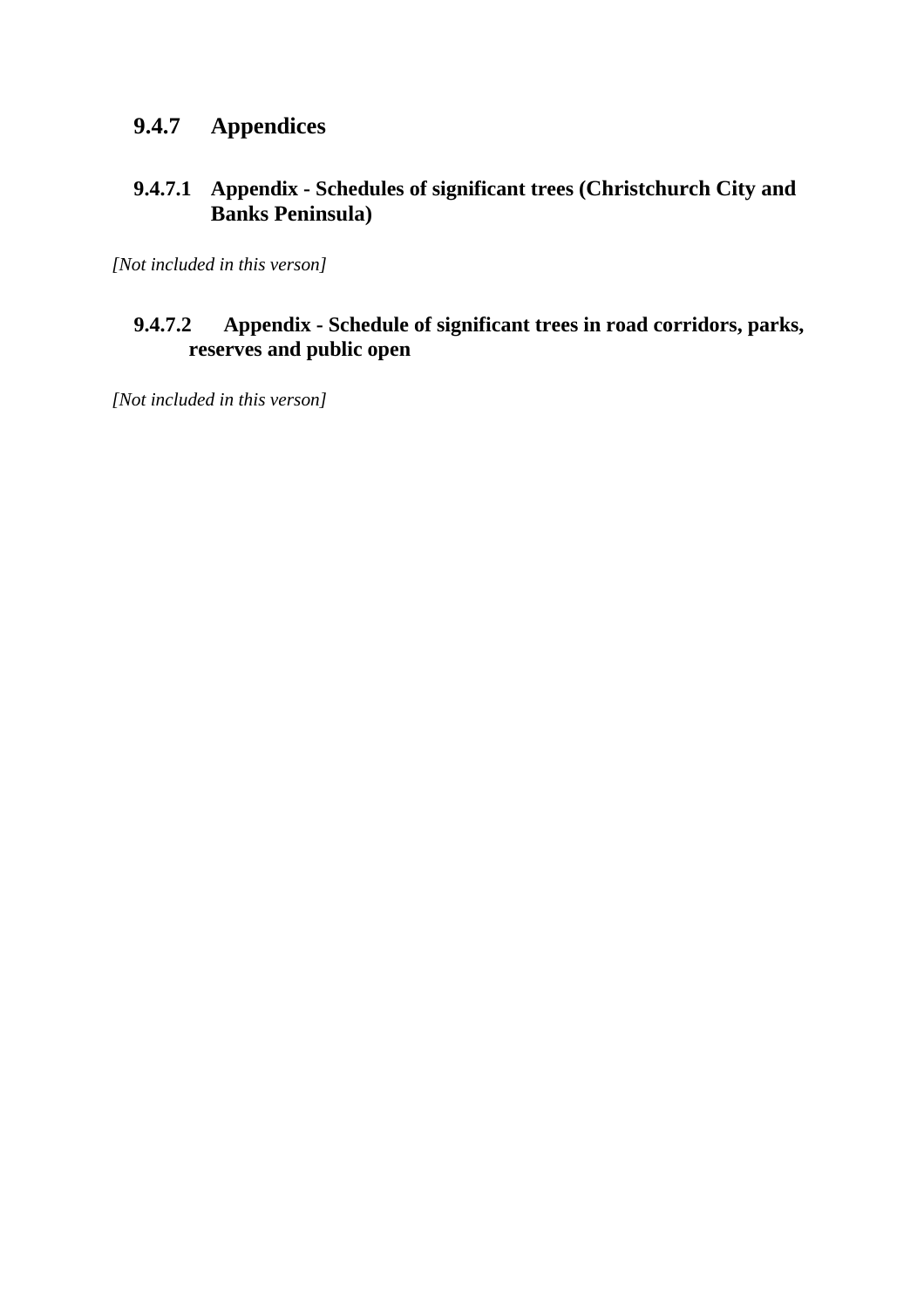# **9.4.7.3 Tree removal certificate**

### **Tree Removal Certificate**

| <b>Botanical Name</b>                               |                                                   |                      |               |
|-----------------------------------------------------|---------------------------------------------------|----------------------|---------------|
| Cultivar                                            |                                                   |                      |               |
| <b>Common Names</b>                                 |                                                   |                      |               |
| <b>District Plan Tree ID Number</b>                 | <b>Council Asset ID GIS:</b><br>(Obtain from CCC) |                      |               |
| <b>Address:</b>                                     |                                                   |                      |               |
| Date of Inspection:                                 |                                                   |                      |               |
| <b>Tree Owner Name:</b>                             |                                                   | <b>Phone Number:</b> |               |
| <b>Name of Assessor:</b>                            |                                                   | Company:             |               |
| <b>Qualifications:</b>                              |                                                   | <b>Phone number:</b> |               |
| <b>Tree Dimensions:</b>                             |                                                   |                      |               |
| Height $(m)$                                        | Spread N/S (m)                                    | Spread E/W (m)       | Diameter (cm) |
|                                                     |                                                   |                      |               |
| Damage:                                             |                                                   | Cause:               |               |
| Digital photograph:<br>(place here)                 |                                                   |                      |               |
| <b>Assessor Observations</b><br>and Recommendation: |                                                   |                      |               |

I confirm that the ………………………………….. (Botanical name) located at

……………………………………… (address of where the tree is located) scheduled in the Christchurch District Plan as ……………… (District Plan Tree ID Number) has been assessed and meets the criteria for removal as described in 9.4.4.1 P4 a.(i) or 9.4.4.1 P4 a.(ii) (delete non applicable Activity Standard) Permitted Activities — Trees.

Or

I confirm that the ………………………………….. (Botanical name) located at

……………………………………… (address of where the tree is located) scheduled in the Christchurch District Plan as being part of the Group of Trees ……………… (District Plan Tree ID Number) has been assessed and meets the criteria for removal as described in 9.4.4.1 P4 a.(i) or 9.4.4.1 P4 a.(ii) (delete non applicable Activity Standard) Permitted Activities — Trees.

…………………………………………… Signature of Assessor

Date: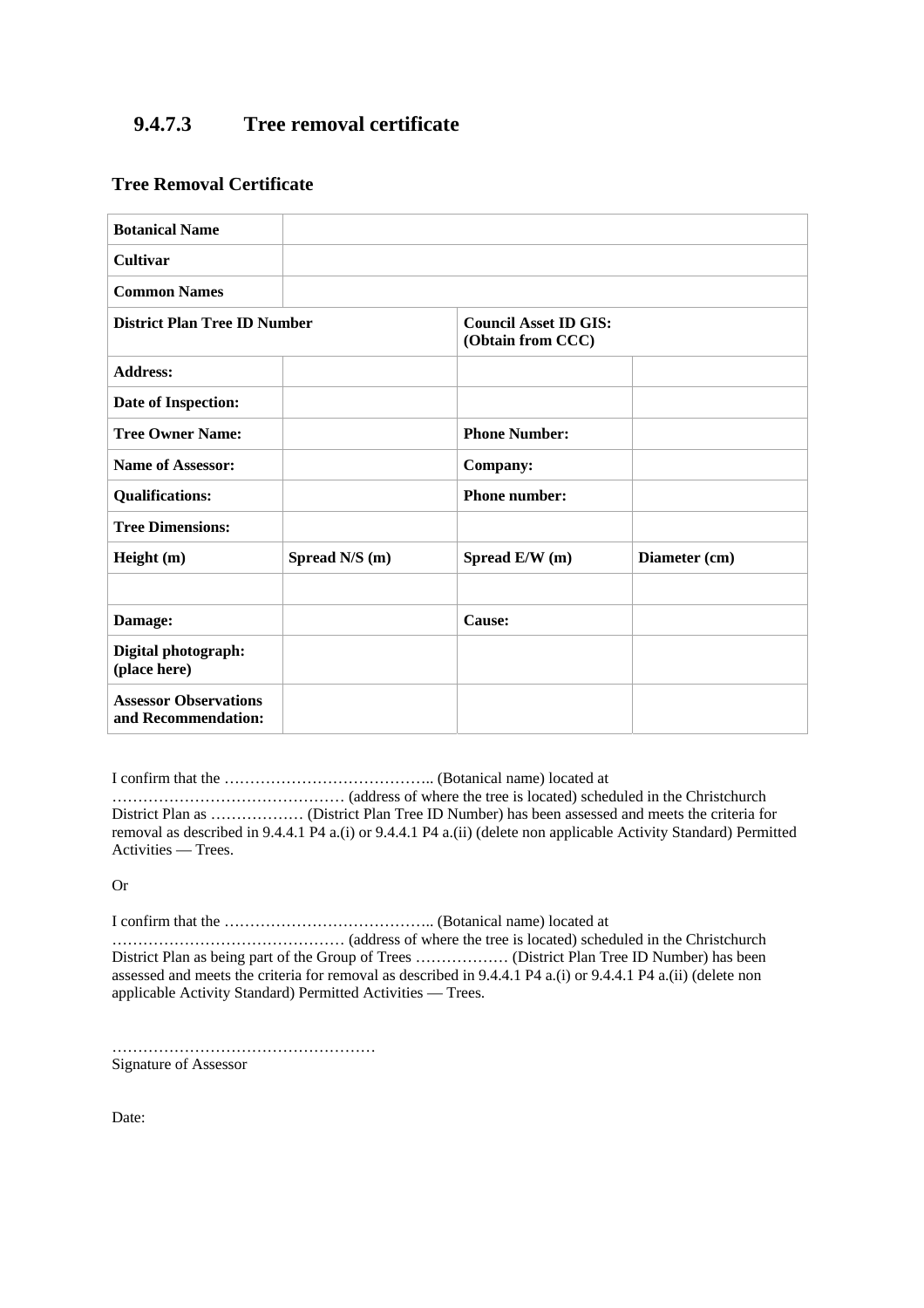# **Allocation of Damage & Cause**

Damage and Cause must only be attributed to trees that have failed in some way. Either a physical or physiological defect must be involved.

### **Damage Selection and Use**

Damage is used to broadly categorise the failure which has occurred with the tree. The failures identified should always be further categorised by the use of an associated Cause.

- a. Damage Death Plants This will only be applied to tree when it has died or is degraded to such an extent that removal is required. It relates to the physiological condition (Health) of the tree only.
- b. Damage Structure Issue This will only be applied to the physical structural failure of either the tree or group of trees. It is not to be used for health issues where no structural issues are prevalent.

| Title / Header         | <b>Explanation &amp; Use</b>                                            |
|------------------------|-------------------------------------------------------------------------|
| Death                  | Tree has died or is degraded to such an extent that removal is required |
| <b>Structure Issue</b> | Failure of the whole of the tree or group of trees                      |

### **Cause Selection and Use**

Cause is utilised in conjunction with Damage to define the failure to a greater extent. Cause MUST be utilised in conjunction with a Damage. Cause is detailed in the table below.

| <b>Title / Header</b>              | <b>Explanation &amp; Use</b>                                                                |
|------------------------------------|---------------------------------------------------------------------------------------------|
| Vandalism                          | Unlawful physical damage to a tree                                                          |
| <b>Storm</b>                       | A severe wind event and / or abnormally high rainfall event                                 |
| <b>Environmental Factors</b>       | Any environmental condition which has led to the failure of<br>an asset (NOT A STORM Event) |
| Settlement                         | Soil settling vertically (e.g. slumpage on grave site, sinking<br>where a tree was located) |
| Dumping                            | Disposal or dumping waste materials either organic or<br>inorganic                          |
| 3rd Party Damage                   | All accidental damage by a third party but not caused by<br>deliberate action               |
| Structural failure Main Stem       | Failure of the main stem / trunk of a tree                                                  |
| <b>Structural failure Branches</b> | Failure of the branches of a tree                                                           |
| <b>Structural failure Roots</b>    | Failure of the roots of a tree to support its upper structure                               |
| Poisoning                          | Including accidental killing of a living entity caused by a<br>chemical agent               |
| Pollution                          | Damage to the asset and / or environment by a chemical<br>substance or waste product        |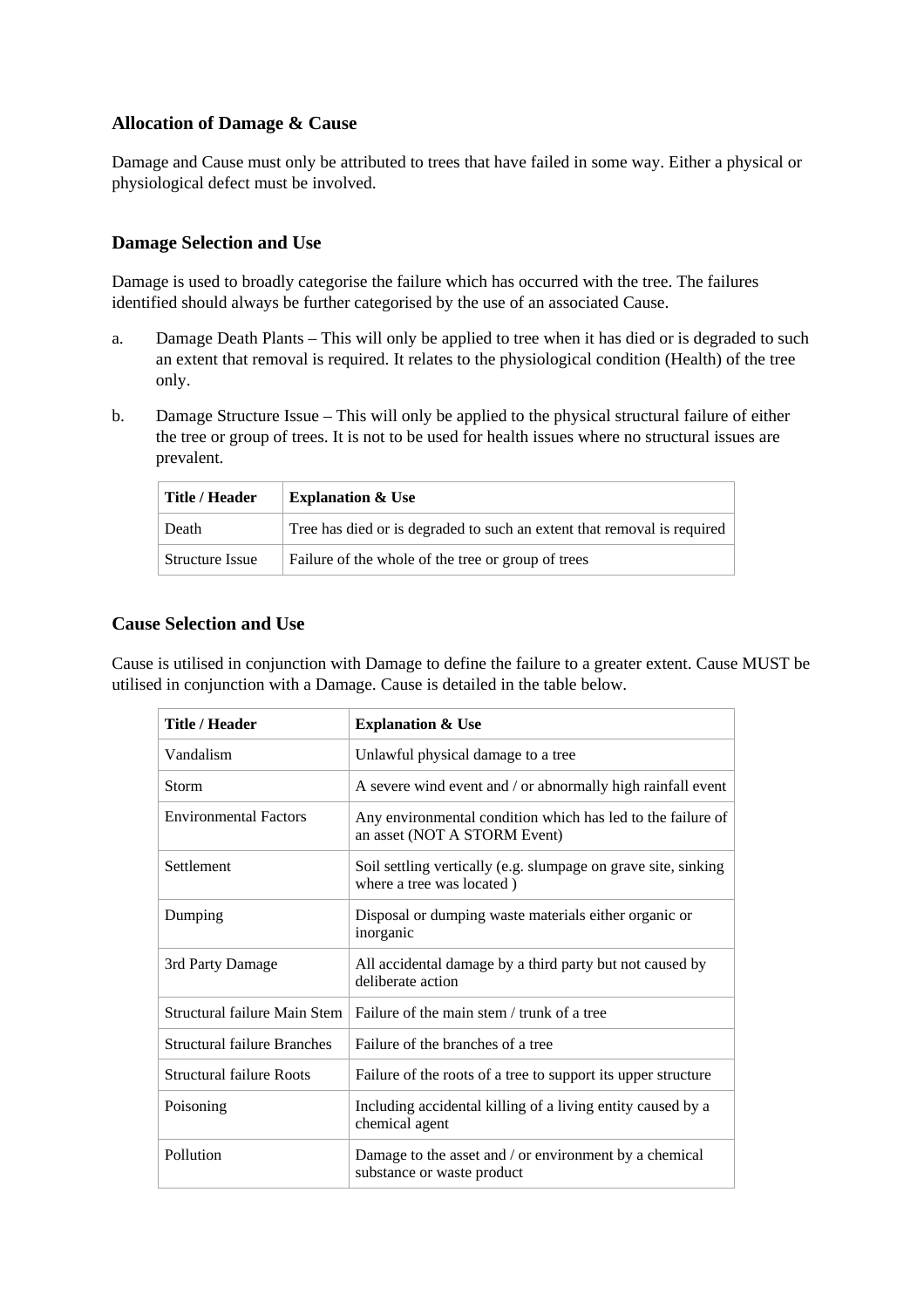| Title / Header | <b>Explanation &amp; Use</b>                                      |
|----------------|-------------------------------------------------------------------|
| Pest           | Animal or Insect causing damage to the asset                      |
| <b>Disease</b> | Disease infestation causing damage to the asset                   |
| Fire           | Damage by a fire started either by natural causes or arson        |
| Fungus         | Infestation by fungus that has caused degradation of the<br>asset |

# **Associations between Damage and Cause Codes**

The table below indicates the most likely combinations of Damage and Cause with trees.

| <b>Damage Code Selection</b> | <b>Cause Code Selection</b>        |
|------------------------------|------------------------------------|
|                              | Structural failure Main Stem       |
|                              | <b>Structural failure Branches</b> |
|                              | <b>Structural failure Roots</b>    |
| <b>Structure Issue</b>       | Storm                              |
|                              | Vandalism                          |
|                              | 3rd Party Damage                   |
|                              | <b>Disease</b>                     |
|                              | Fire                               |
|                              | <b>Environmental Factors</b>       |
|                              | Poisoning                          |
|                              | Dumping                            |
|                              | Pollution                          |
| Other                        | Pest                               |
|                              | Disease                            |
|                              | Fungus                             |
|                              | 3rd Party Damage                   |
|                              | Storm                              |